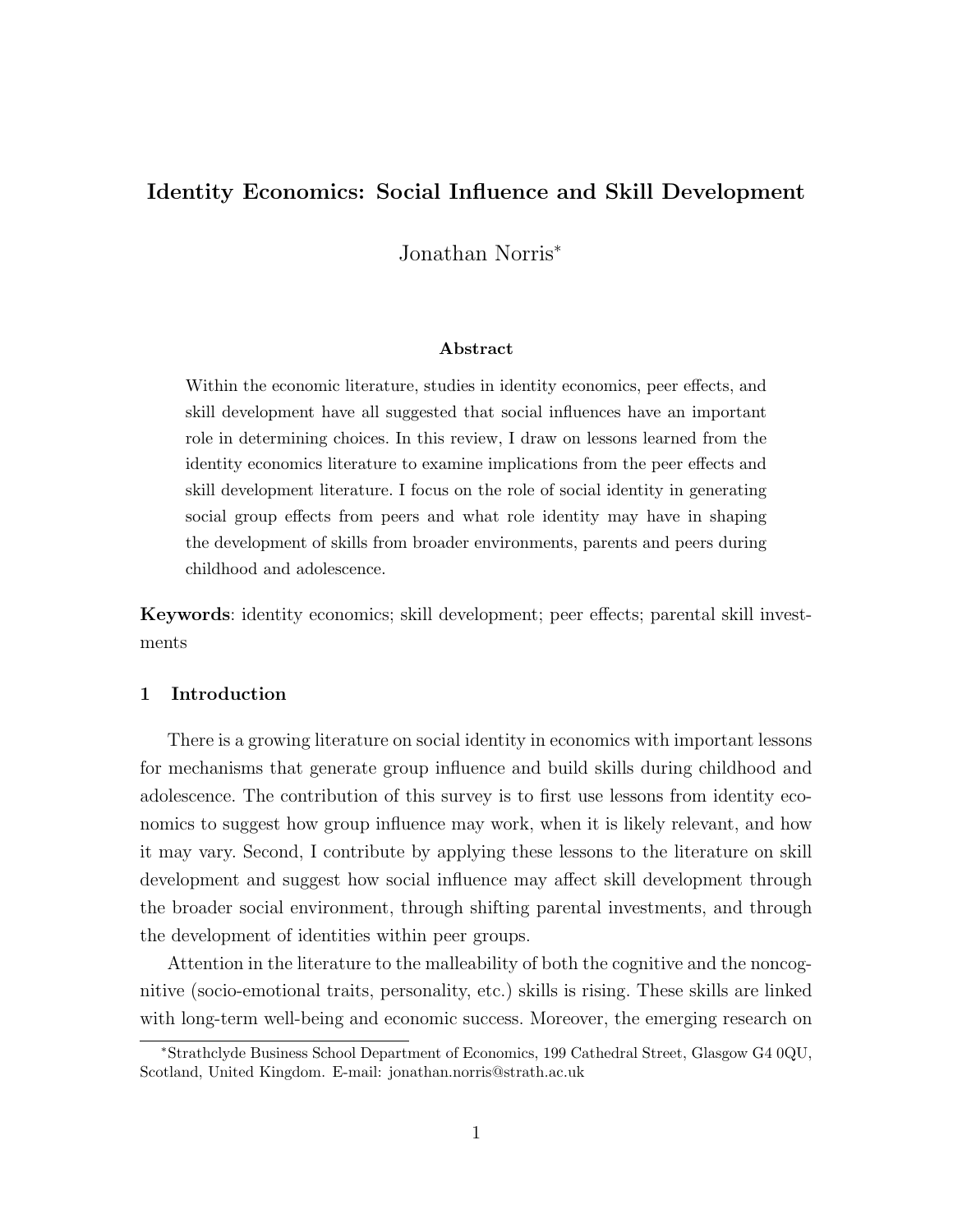skills finds that skills develop during childhood and adolescence and inputs to their development have a role in creating and sustaining inequality gaps. The literature on identity in economics can both support designs of skill interventions to account for social influences and suggest further research questions around group influence and skills.

Social identity theory is one approach to understanding how social groups, social categories, and ideals create important incentives for behavior. The development of these concepts began outside of economics. In psychology, [Tajfel & Turner](#page-33-0) [\(1979\)](#page-33-0) provided a foundational contribution. In their conception, groups form around social categories. Once group membership is internalized by an individual incentives for behavior are created that can differ between the in-group and an out-group. Discrimination, in this way, can be generated as people strive to promote their group over others. Also, [Tajfel & Turner](#page-33-0) [\(1979\)](#page-33-0) suggested that stronger internalization of group membership generates stronger group influence, meaning group influence may vary considerably across groups. More recent work in economics has shed light on the role of identity in sustaining group influence and varying the direction of influence across groups.

I draw on this research to suggest social identity has important implications for understanding mechanisms that produce group influence, motivate parental investments in their children, and for the development of skill sets. This may be especially the case for a link between peer effects and skill development. In many respects, the peer effects literature remains unclear on predicting how and when peers will influence each other under policy designs to manipulate social groups [\(Sacerdote, 2014\)](#page-33-1).

Policy-makers and intervention designers may care about how peers in school will influence education, risky behaviors, and other choices important to future life success. Incorporating identity will likely not facilitate social engineering of group effects, but it will allow policy and intervention designers to better understand what groups matter and how choices will be influenced across different groups. Missing this information may increase the likelihood of generating null results from such programs.

Additionally, the link between skill development and achievement later in life suggests that where identity is important any interaction with mechanisms that shape skills will lead to long-term consequences. This literature highlights the role of investments into skills at crucial junctions and that parental investment decisions have lasting consequences through impacting skill trajectories. I suggest lessons from the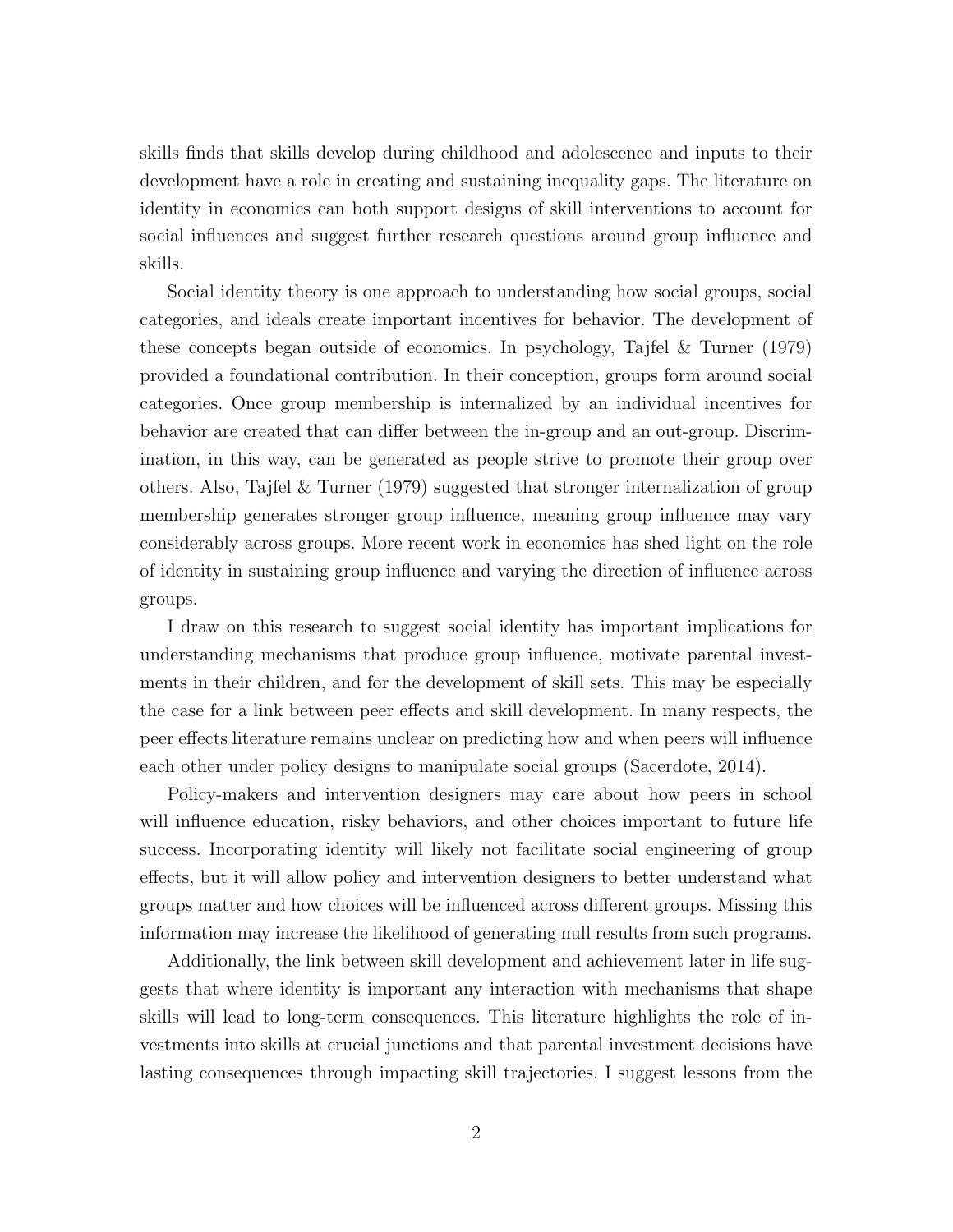social identity literature imply identity may have a role in skill formation through shifting cues in local environments, incentives for parental investments, and through peer groups, especially during adolescence. Thereby, understanding these incentives may allow programs to improve long-term well-being by focusing on the interaction of social identities and skill investments into children and adolescents.

In the following, I first review research within economics on identity and the mechanisms that may lead to the creation of identities that then incentivize differing behaviors. Next, I turn to address a set of research questions. These are: when are group effects generated and how might identity relate to the development of skills?

### 2 Identity Economics

### 2.1 The Basics

In a seminal paper, [Akerlof & Kranton](#page-28-0) [\(2000\)](#page-28-0) draw from the broader social sciences and formalize the concept of social identity in an economic model. They model utility for an individual i with a choice of action  $a_i$  as

$$
U_i = U_i(a_i, a_{-i}, I_i),
$$

where  $a_{-i}$  are actions by those around the person and  $I_i$  represents "self-image" or social identity. The identity function is then

$$
I_i = I_i(a_i, a_{-i}; \mathbf{c}_i, \mathbf{\epsilon}_i, \mathbf{p}).
$$

Identity is produced by the actions one takes and the actions of others conditional on a vector  $c_i$  of one's fixed social categories, a vector of individual characteristics  $\epsilon_i$  (which may or may not match with those of their social category), and  $p$  the prescriptions for action (ideals) assigned to the social categories.<sup>[1](#page-2-0)</sup> Actions out of line with the prescriptions diminish identity utility and also when personal characteristics do not match those of a person's assigned category. This can potentially create a tension where a person attempts to conform in their actions but is never fully accepted by the group. In this case, group formations can create negative externalities by forcing categories upon some that they cannot match with their personal characteristics. Akerlof and Kranton's (2000) approach takes the key elements of social identity as

<span id="page-2-0"></span><sup>&</sup>lt;sup>1</sup>Vectors are denoted in bold.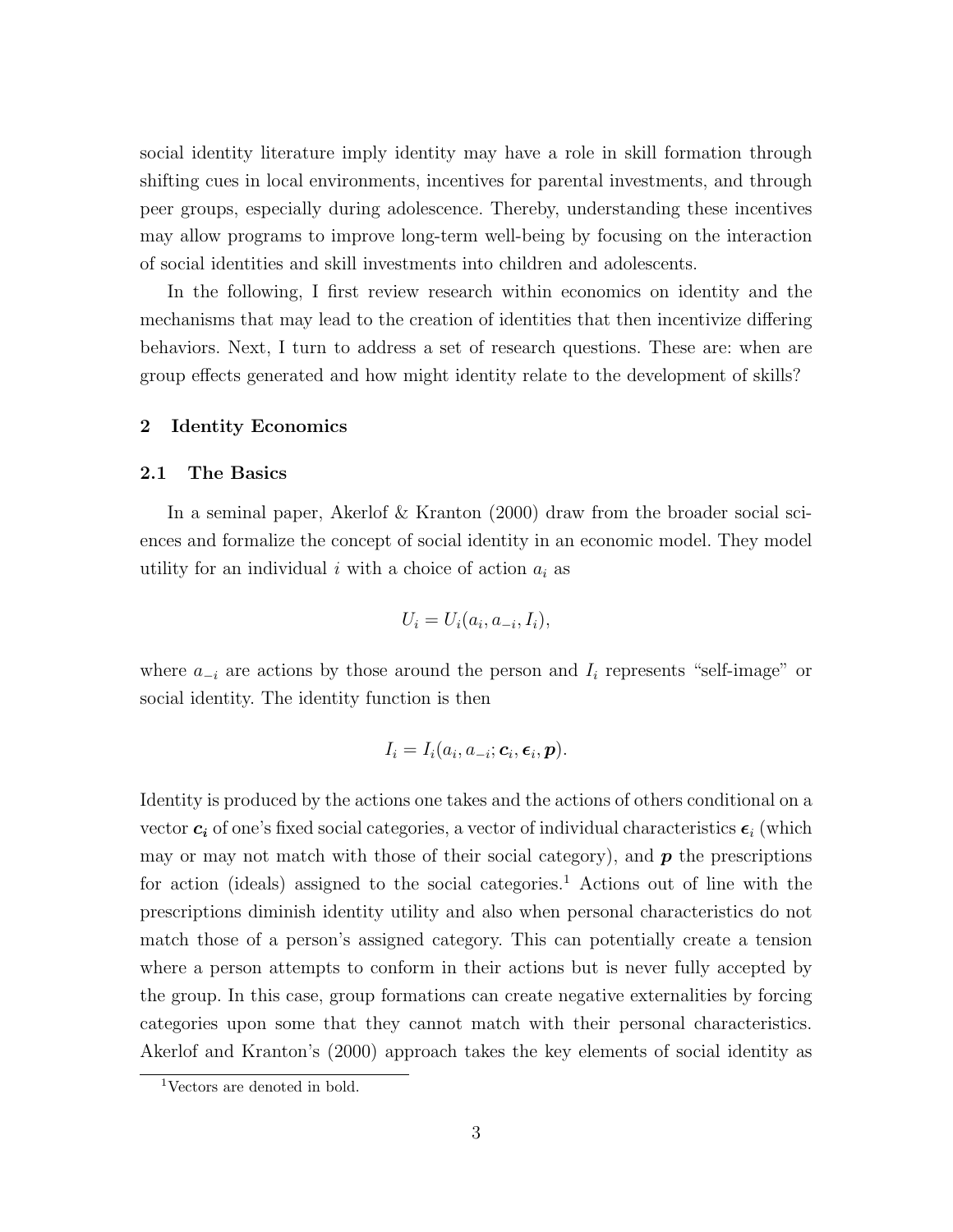predetermined, leaving for later the question of how these form. However, they map the incentives described in the psychological literature into preferences and constraints for the economics literature.

[Akerlof & Kranton](#page-28-0) [\(2000\)](#page-28-0) discuss a number of applications where identity may be relevant. These include everything from occupational choice by gender to mountaineering. Preferences for redistribution is yet another example well covered in a survey by [Costa-Font & Cowell](#page-30-0) [\(2014\)](#page-30-0). In this survey, I direct the focus on how identity is relevant to the development of skills that go on to have a long-term impact on education, labor market success, and in general well-being.

[Akerlof & Kranton](#page-28-1) [\(2002\)](#page-28-1) apply the identity model directly to the case of a student in a high school who chooses their effort in school after being sorted into a group based on personal characteristics. They begin with a high school containing only the classic stereotypes of nerds, jocks, and burnouts. A student is sorted into the jocks or nerds if their personal characteristics are closest to one or the other and into the burnouts if their characteristics are too far from the other groups. Each group exerts differing ideals for effort in school. Once in a group, an adolescent gains utility from a group identity benefit, that can be diminished by failing to conform to the group norm for effort or failing to fully match the ideal personal characteristic of the group. To illustrate this concretely, I present a simple model below that is quite similar to that in [Akerlof & Kranton](#page-28-1) [\(2002\)](#page-28-1).

The action,  $a_i$ , for this example is academic effort. Two components make up the model: utility derived from future wages and that derived from self-image. Each adolescent has personal characteristics  $\epsilon_i \in \{\eta_i, \iota_i\}$  where  $\eta_i$  is ability and  $\iota_i$  is physical appearance. Also, let  $k(a_i, \eta_i) = a_i \eta_i$  be the function determining skill in the labor market.[2](#page-3-0) As in Akerlof and Kranton's paper, it is assumed to be a simple interaction. Further suppose a group j exists among a set of groups with groups  $G_j \in \{G_1, ..., G_m\}$ where  $m$  is the number of groups. A student,  $i$ , is matched to a group based on their category  $c_i$  such that  $c_i \in \{G_1, ..., G_m\}$ . Examples of this are being a jock with ideals to not do too well or poorly in school, seeing oneself as a "nerd" who pursues academics, or finding no status and falling into a group of "burnouts" who promote complete disengagement.<sup>[3](#page-3-1)</sup>

<span id="page-3-0"></span><sup>2</sup>Physical appearance could reasonably have an impact on the wage a person can demand, as well as other characteristics, but I ignore that here for ease of exposition.

<span id="page-3-1"></span><sup>3</sup>Of course, these are highly stylized. There are any number of social categories that can be considered and that may vary from culture to culture.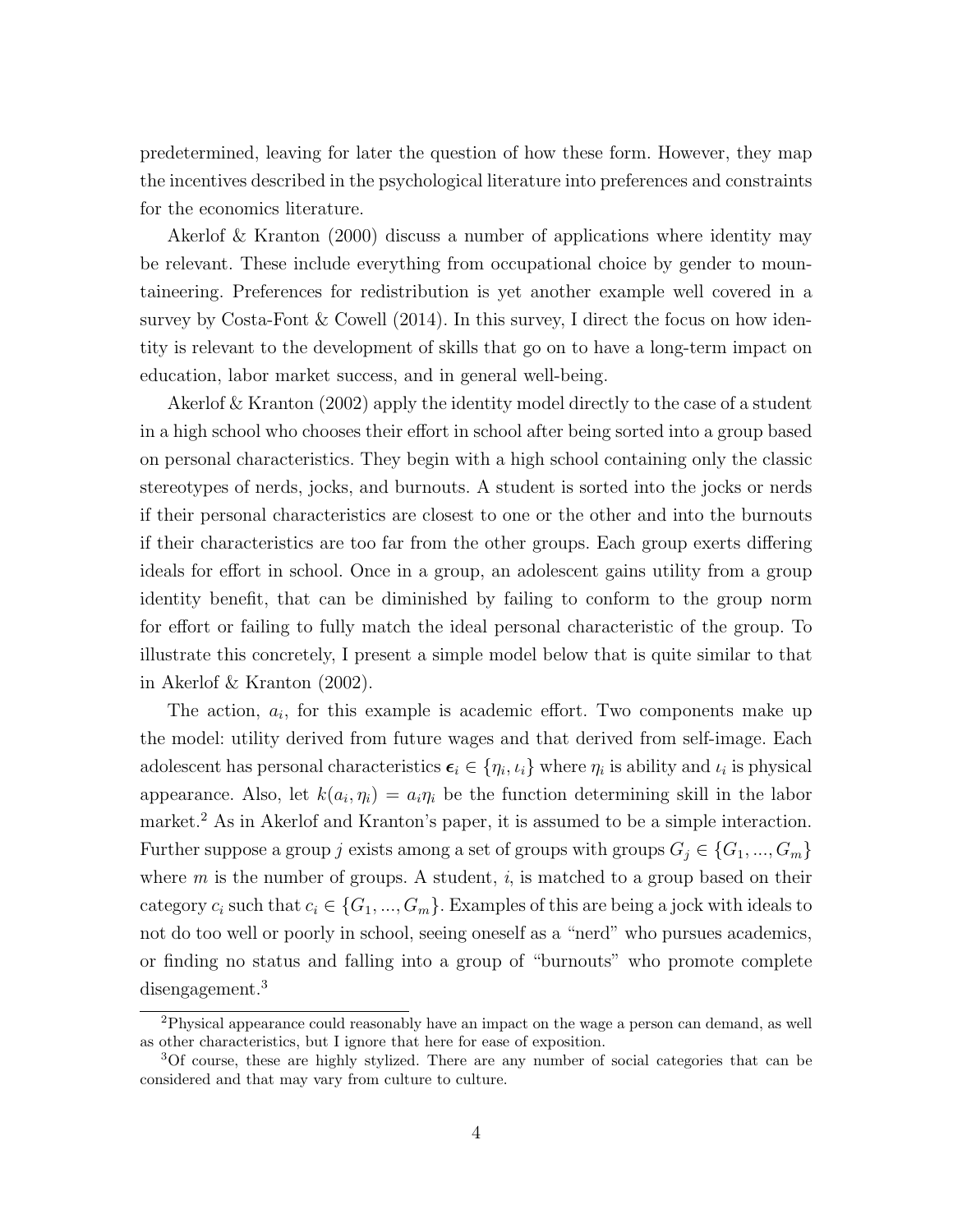Each group, except for burnouts, has one ideal characteristic—ability for nerds and appearance for jocks—that when not perfectly matched reduces individual utility such that  $-t(\alpha_j - \epsilon_i)$ . Here t is the scaling factor,  $\alpha_j$  the group's ideal realization of the characteristic(s), and  $\epsilon_i$ , the individual characteristic, is only  $\eta_i$  for nerds and  $\iota_i$  for jocks. For example, if the ideal characteristic for nerds is to have a high ability level, then an individual in the group who falls below the mark will have utility gained from group membership reduced by a factor of  $t$ . Additionally, the group forms an ideal for effort,  $a(G_j)$ , and deviations reduce social identity utility by  $-1/2(a_i - a(G_j))^2$ . Finally, each member of a group gains identity utility  $I_j$  from group membership that is then diminished if a person's characteristics do not match the ideal of their group or their effort does not conform to the group norm.<sup>[4](#page-4-0)</sup>

The utility function is given by

<span id="page-4-2"></span>
$$
u_i(G_j) = (1 - s(\omega)) \left( \delta w a_i \eta_i - \frac{1}{2} a_i^2 \right) + s(\omega) \left( I_j - t(\alpha_j - \epsilon_i) - \frac{1}{2} (a_i - a(G_j))^2 \right). \tag{1}
$$

The parameter  $\omega$  is continuous over [0, 1] and represents the relevance of the social identity. The function  $s(\omega) \in \{0,1\}$  captures the particular weighting such that  $s(0) =$  $0, s(1) = 1$ , and  $s'(\omega) > 0$ .  $\delta$  is a standard discount factor and w is wages. Maximizing  $u_i(G_i)$  for effort the first order condition gives us

<span id="page-4-3"></span>
$$
a_i = (1 - s(\omega))\delta w \eta_i + s(\omega)a(G_j). \tag{2}
$$

Effort is a function of discounted future earnings and the group ideal for effort. Moreover, the relevance of the social identity component is important. The effect on effort from an increase in relevance is straightforward and given by

<span id="page-4-1"></span>
$$
\frac{\partial a_i}{\partial \omega} = -\frac{ds}{d\omega} \delta w \eta_i + \frac{ds}{d\omega} e(G_j). \tag{3}
$$

Priming, as also noted by [Costa-Font & Cowell](#page-30-0) [\(2014\)](#page-30-0), is crucial. In the case of a student choosing effort in school, when the social identity is primed—increased in relevance—not only do we expect the group norm to become more important but also a reduction in the perceived benefit from the future. Essentially, the discount rate for future returns has been deepened, while the importance of immediate returns has

<span id="page-4-0"></span> ${}^{4}I_{j}$  replaces  $I_{i}$  in this simple model, implying all members in a group receive the same identity payout that is then diminished based on characteristic match and conformity.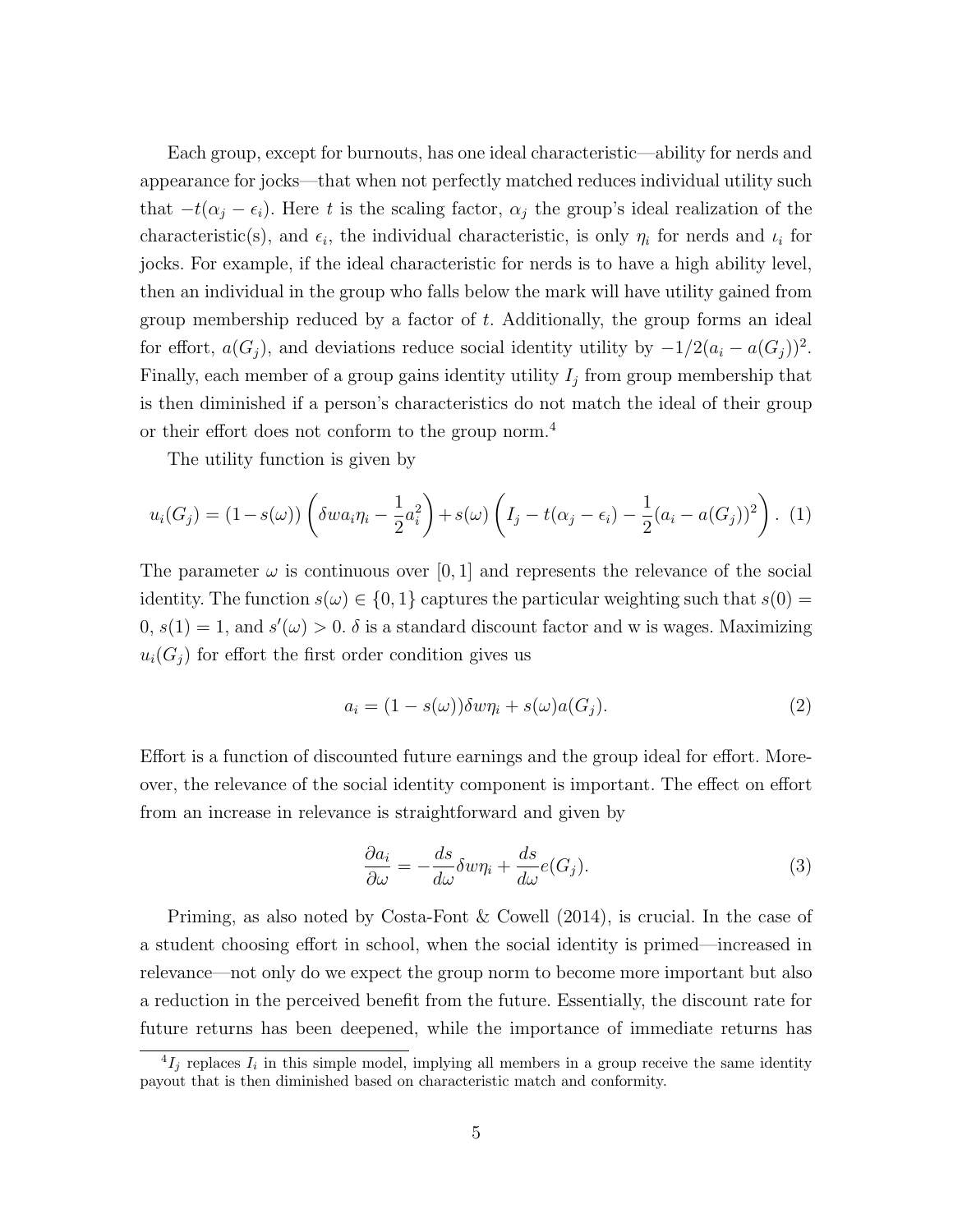been heightened. The sign on equation [3](#page-4-1) may depend on whether the group norm is to incentivize high or low effort. A group with a high effort ideal will still incentivize strong engagement but a group such as the burnouts face a strong disincentive to academically engage. When the relevance of the group identity is high, then simply providing information on future wages is unlikely to shift behavior.

Schools often attempt to establish a school identity or "school spirit." Put differently a school may attempt to establish social categories that have ideal characteristics and that promote effort. [Akerlof & Kranton](#page-28-1) [\(2002\)](#page-28-1) review the education literature and point out that school policy can influence the distribution of group types in the school and the characteristics accepted into group identities that promote effort. They highlight a trade-off between a singular school identity and a more inclusive school identity. The singular identity drives high effort for those who belong to it but lower overall effort for a large share of the school who do not match the characteristic(s) promoted by the school. A more inclusive school identity may not push effort as high for any one group but it reduces the number of opposing groups with low effort.

Effort, of course, is not the only action that may be influenced by social identity and be important for development during childhood and adolescence. These could be behaviors such as drinking alcohol and crime or could merely be attitudes about education and the future. In these cases, wages are replaced by individual specific utility returns from taking the action and  $\delta$  becomes a parameter weighting the personal preference. A group norm, for example, may be to have positive attitudes about the future and to be patient. Increasing the relevance of the social identity, in this case, will increase patience and investments for the future.

### <span id="page-5-1"></span>2.2 Evidence on Identity Influence and Priming

The literature in economics examining identity effects with secondary data is still quite new, while also being more descriptive and suggestive than causal. Still, the current research suggests that norms and social pressure create immediate incentives for behavior. For instance, [Geerling et al.](#page-30-1) [\(2015\)](#page-30-1) find that belonging to a group with a strong commitment to an ideal increased the likelihood of refusing information to the Gestapo in Nazi Germany compared to groups with weaker beliefs.<sup>[5](#page-5-0)</sup> This is consistent with identities that hold greater weight increasing the immediate return

<span id="page-5-0"></span><sup>5</sup>Specifically, they use data from Nazi court records and analyze groupings based on political affiliations, anti-war activist, skilled labor organizations, and non-political religious groups.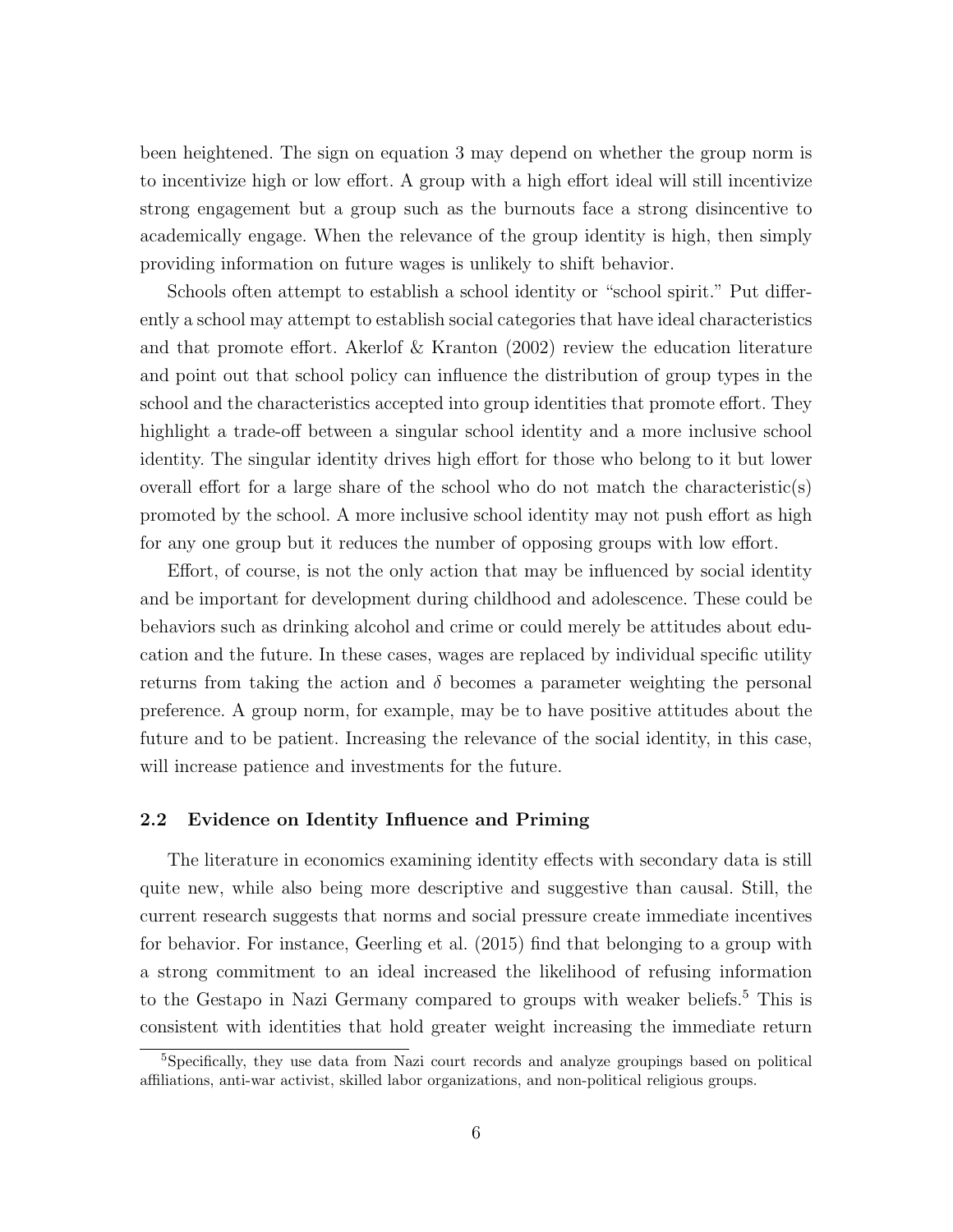from following the group ideal.

Societal pressure can also impact how one sees oneself. [Costa-Font & Jofre-Bonet](#page-30-2) [\(2013\)](#page-30-2) find that in this way body image is impacted and through it the propensity to become anorexic. [Hetschko et al.](#page-31-0) [\(2014\)](#page-31-0) find that those who are unemployed just prior to reaching retirement age experience an increase in subjective well-being upon crossing the retirement age threshold. The implication is that the unemployed suffered from failing to meet an employed ideal pre-retirement. These studies are both consistent with the presence of a norm that dictates identity utility based on how close a person can conform to it.

Educational choice is one particular example closely related to the emphasis of the above model. If we replace effort with the choice of college major in equation [1,](#page-4-2) then a natural set of categories to consider are male/female and a natural set of traditional characteristics may be "strong" for men and "empathetic" for women. Prescribed behavior along gender lines has traditionally pointed men and women toward differing fields of study in college and toward differing careers. One example is socially oriented, care-taking, career prescriptions for women such as the nursing field. In terms of the model in [1](#page-4-2) and with slight adjustments, it is easy to see that the decision to match or not into one's prescribed field of study is determined by the difference in wage returns, the discount rate, and the relevance of traditional gender identity.

[Humlum et al.](#page-32-0) [\(2012\)](#page-32-0), using secondary data, find evidence consistent with gender sorting into fields of study that match traditional prescriptions. They also find that a substantial wage increase is required to compensate an individual for a change from their prescribed path. Of course, identity theory also predicts that these effects likely depend on the relevance and priming of the social identity.

A number of experimental studies in economics confirm the importance of primed social identities. [Benjamin et al.](#page-29-0) [\(2010\)](#page-29-0) conducted lab experiments with Asian American and white students at Harvard to examine the effect of ethnic norms on patience and risk preferences. They also conducted experiments at Temple University and the University of Michigan but shifted the focus to black, non-immigrant students and along gender lines. Time preferences were elicited by allowing students to make choices over receiving a monetary payment immediately or a smaller amount later. Risk preferences were elicited by allowing students to choose between accepting a small monetary payout or to take a chance on a larger payout. In the treatment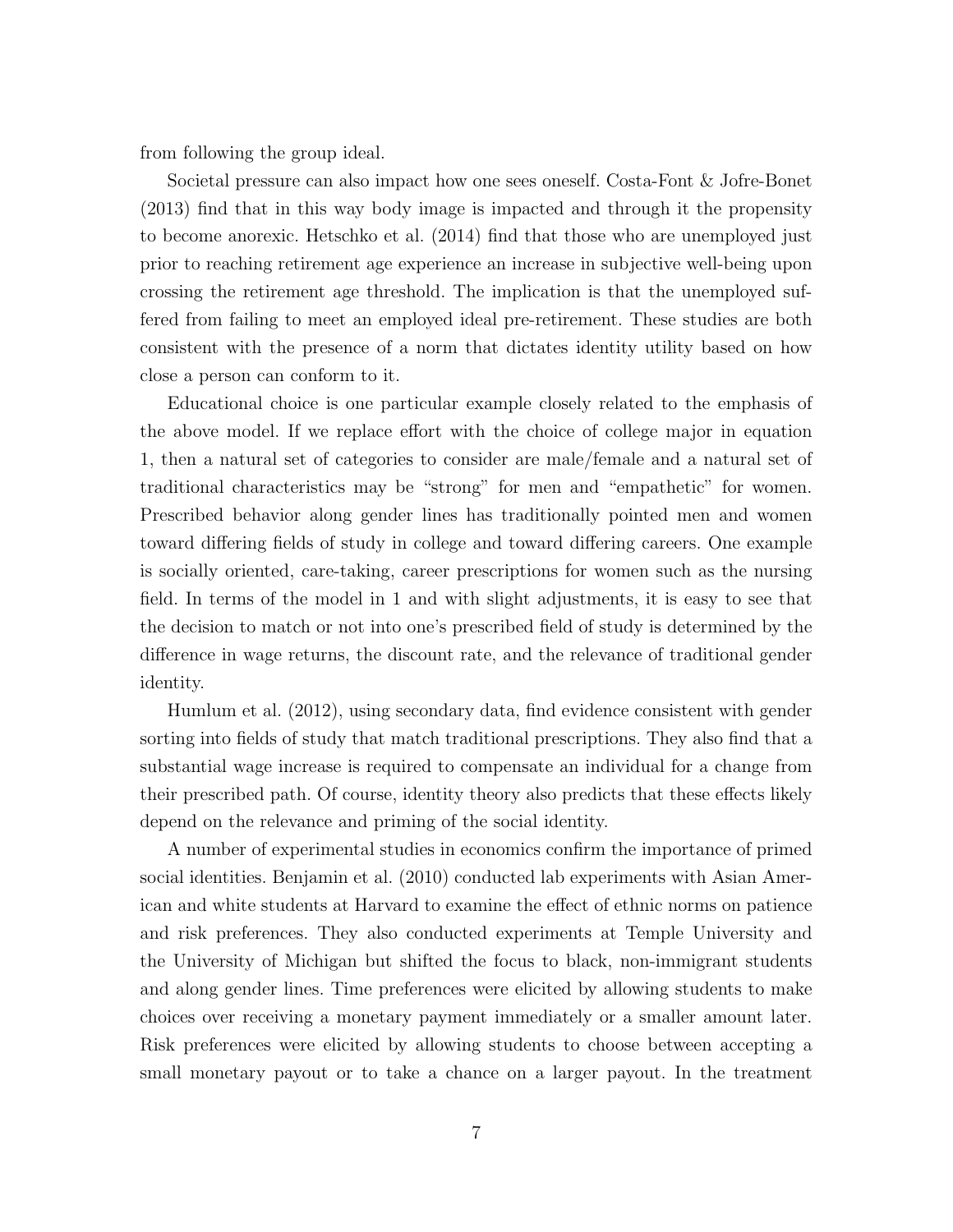group, the specific category (Asian-American, white, African-American, and Gender) in question was primed through filling out a survey. For example, treated Asian students answered questions about the languages spoken in their home and on how many generations their family has been in the United States. Category elicitations for the black and gender norm experiments were similarly invoked.

Treated Asian-Americans responded to the prime becoming more patient, though risk aversion did not change. White students, however, when primed did not exhibit a change in either patience or risk aversion. For black non-immigrant students, priming their race lowered their discount rate and potentially increased risk aversion.[6](#page-7-0) For gender salience, they found no significant differences. Thus, norms can vary over categories and priming different categories can elicit different economic preferences.

A few field experiments, in particular, speak further on the importance of priming identity for effort or performance. [Hoff & Pandey](#page-31-1) [\(2006\)](#page-31-1) study outcomes in performance-based games among 6th and 7th graders in India. Participants could earn rupees for solving mazes. In the treatment group, a cultural identity feature caste standing—was announced prior to the games and in the control it was not. In the control group, they found no difference between the performance of low and high caste students. In the treatment group, with caste standing announced, performance was significantly decreased for those of a low caste.

Returning to India, [Hoff & Pandey](#page-32-1) [\(2014\)](#page-32-1) run a similar experiment with adjustments to consider the effect of piece-rate versus tournament designs and whether the caste composition of those around a person during the experiment is important. In each round, groups were composed of six male children with three from a high caste and three from a low cast. Caste standing was either not revealed or it was publicly revealed. Finally, a segregated grouping was employed where all boys in a group were either from a high or a low caste. Rupees were earned for each mazed solved in the piece rate regime and in the tournament regime were based on performance relative to other boys in a group.

Within mixed caste groups, publicly revealing caste created a significant disadvantage for low caste boys in the piece rate regime. Moreover, in the segregated groups publicly revealing caste resulted in underperformance by both high and low caste members. This result is somewhat striking. The authors' suggest that in some settings high-status categories possibly elicit entitlement that lowers effort, suggesting

<span id="page-7-0"></span> ${}^{6}$ The evidence on risk aversion was more suggestive than conclusive.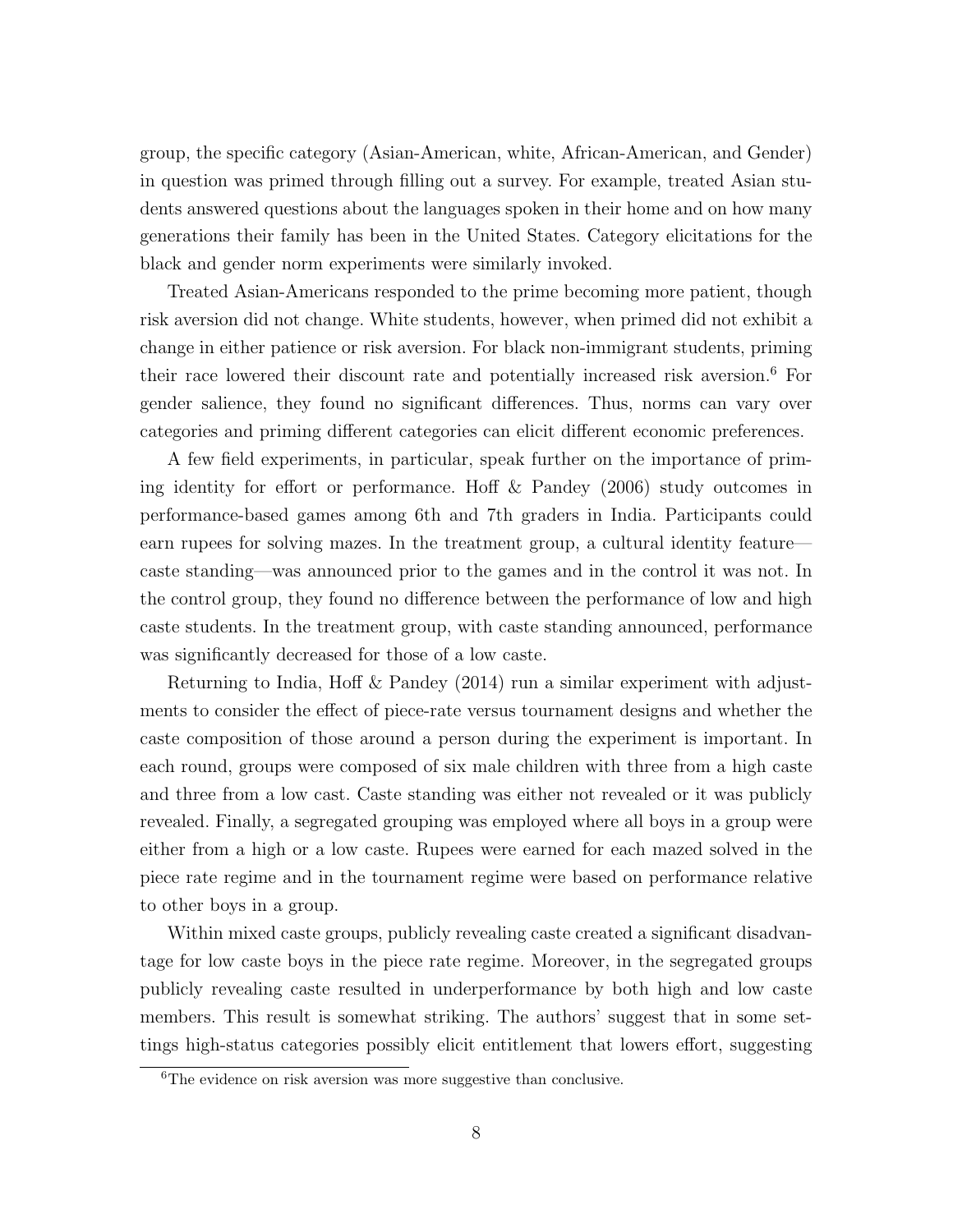yet another dimension of heterogeneity in the effect of social identity. In the tournament design, underperformance was again observed for both low and high caste types when caste was revealed; however, the authors' put off conclusions because of the possibility of strategic factors they could not address. Overall, their evidence suggests that to be "hard-working" is less fixed than malleable, responding to cues based on social identities and the social environment.

[Afridi et al.](#page-28-2)  $(2015)$  follow [Hoff & Pandey](#page-31-1)  $(2006, 2014)$  $(2006, 2014)$  with a similar study design specific to cultural identity elements of migrant adolescents around Beijing, China. The hukou system classifies individuals as urban or rural with governmental resource allocation favoring those with an urban status over rural migrants to urban areas. The classification is passed down intergenerationally with migrants from rural to urban areas maintaining their lower hukou status. Their results were largely consistent with those of [Hoff & Pandey](#page-31-1) [\(2006,](#page-31-1) [2014\)](#page-32-1). Adolescents of a low status performed worse in puzzle solving games when *hukou* status was announced compared to control where it was not.[7](#page-8-0)

In this set of studies, we see identity features may vary in representation from culture to culture, caste and hukou, nevertheless the mechanism appears to be similar. Social identity categories that contain low status, negative features contribute to underperformance when primed. The power of words that reinforce these features may then be tied to an underlying mechanism of identity priming. Once elicited norms and expectations can shift a person to put in less effort and perform below ability.

Identity priming, of course, need not always lead to poor outcomes. In some cases, it can result in greater patience and risk aversion [\(Benjamin et al., 2010\)](#page-29-0). This raises questions around how identities form and how and when identity categories can be shifted from negative to positive incentives. It also suggests a need to better understand how they influence development over the life course.

<span id="page-8-0"></span><sup>&</sup>lt;sup>7</sup>They did find this result to be mitigated when the students were paid by out-performing other participants in their room, a tournament style, rather than by piece rate. This may suggest that some form of competition may help counteract a negative identity feature but it is not clear yet if this is entirely the case. Overall, their findings confirm the ability of identity salience to hinder those of a low status.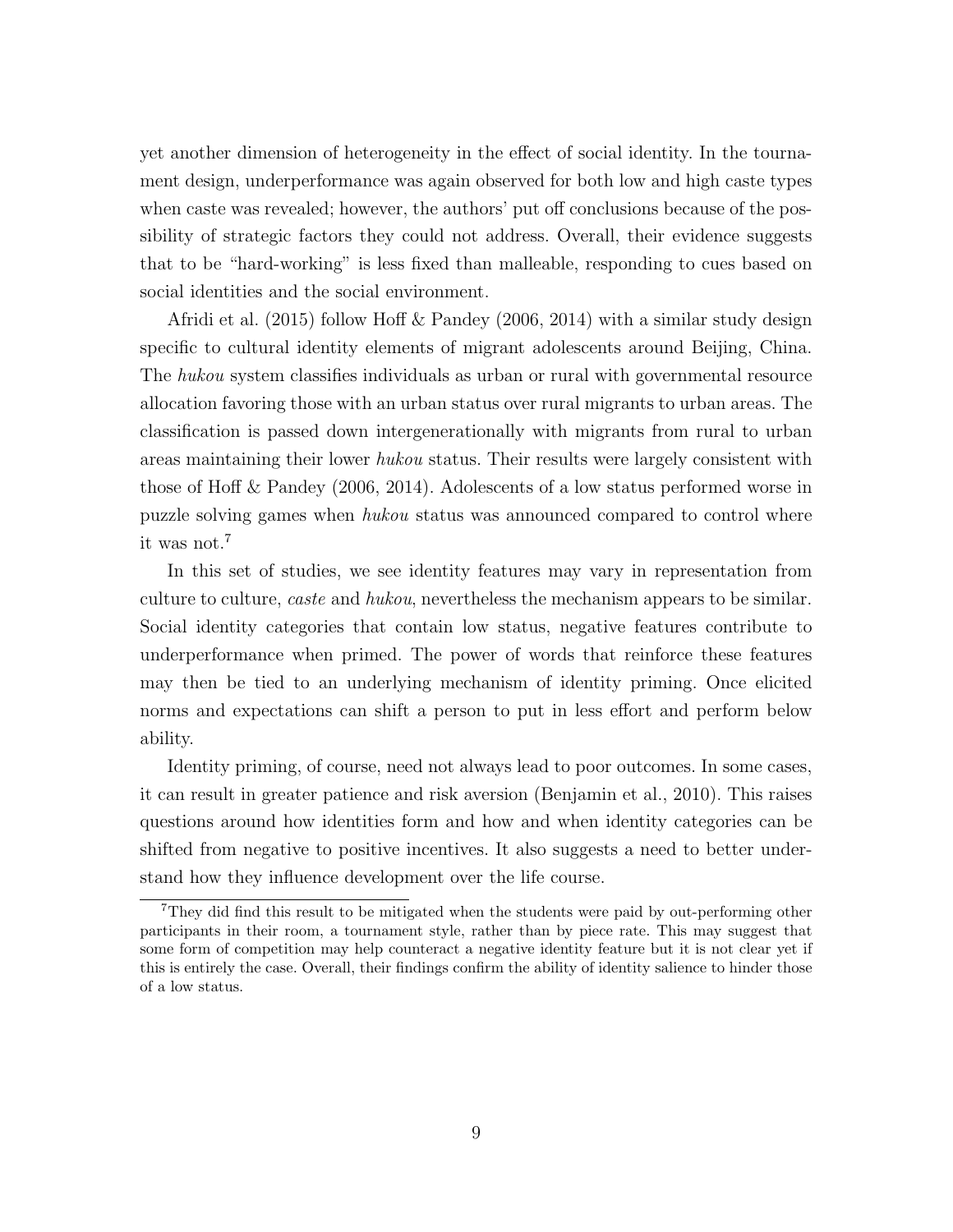### <span id="page-9-0"></span>2.3 Endogenous Identity

In the identity model outlined in equation [1,](#page-4-2) the identity utility incentives that arise stem from characteristics, groups, and ideals, or norms. These are taken as exogenous; however, given the social nature of identity it is reasonable that some elements of identity are endogenous. Norms are not stagnant but evolve across generations and are often the subject of debate and political conflict.

A number of theoretical studies have explored the choosing of norms or how identities evolve out of past decisions. Examples include family transmission of values between generations, attempts to gain political power, and discriminatory actions between groups [\(Kranton, 2016\)](#page-32-2). Many of these studies indicate that identity evolution over time can create seemingly irrational long-term behavior.

One particular example that has received attention at the theoretical level is the formation of oppositional identities. A particular example is the formation of norms in a minority group as a reaction to discrimination by a majority group [\(Ogbu, 1983\)](#page-33-2). Norms within the minority group are selected to be opposite the majority group norms, as a response that protects utility.

A potential determining factor for norm selection in the presence of discrimination is peer pressure. In [Battu et al.](#page-28-3) [\(2007\)](#page-28-3), a non-white group faces discrimination and networks with poor labor market opportunities. Adopting white group norms, offers non-white individuals better job opportunities. Minorities face peer pressure to reject the majority group norm along with additional incentives from cultural attachments such as language, food, and religion. A tradeoff arises, lose identity utility if adopting majority group norms or lose wages. As a result, an equilibrium can arise that is consistent with being an oppositional identity. The extent of the tradeoff depends on the strength of peer pressure. Thus, peer effects may have role in amplifying the relevance of a particular group identity.

Discrimination may also influence the relevance and spread of minority group norms. [Bisin et al.](#page-29-1) [\(2011\)](#page-29-1) model two choices: an action and intensity of identity. An increase in the level of discrimination and the number of racist individuals among the majority group, acts to reduce economic returns from integration to majority group norms and to increase the relevance of the oppositional group's identity. They also show this can create greater incentives for parents to up their efforts in transmitting "traits", or identity categories to their children.

Combined these studies suggest that oppositional identity may be particularly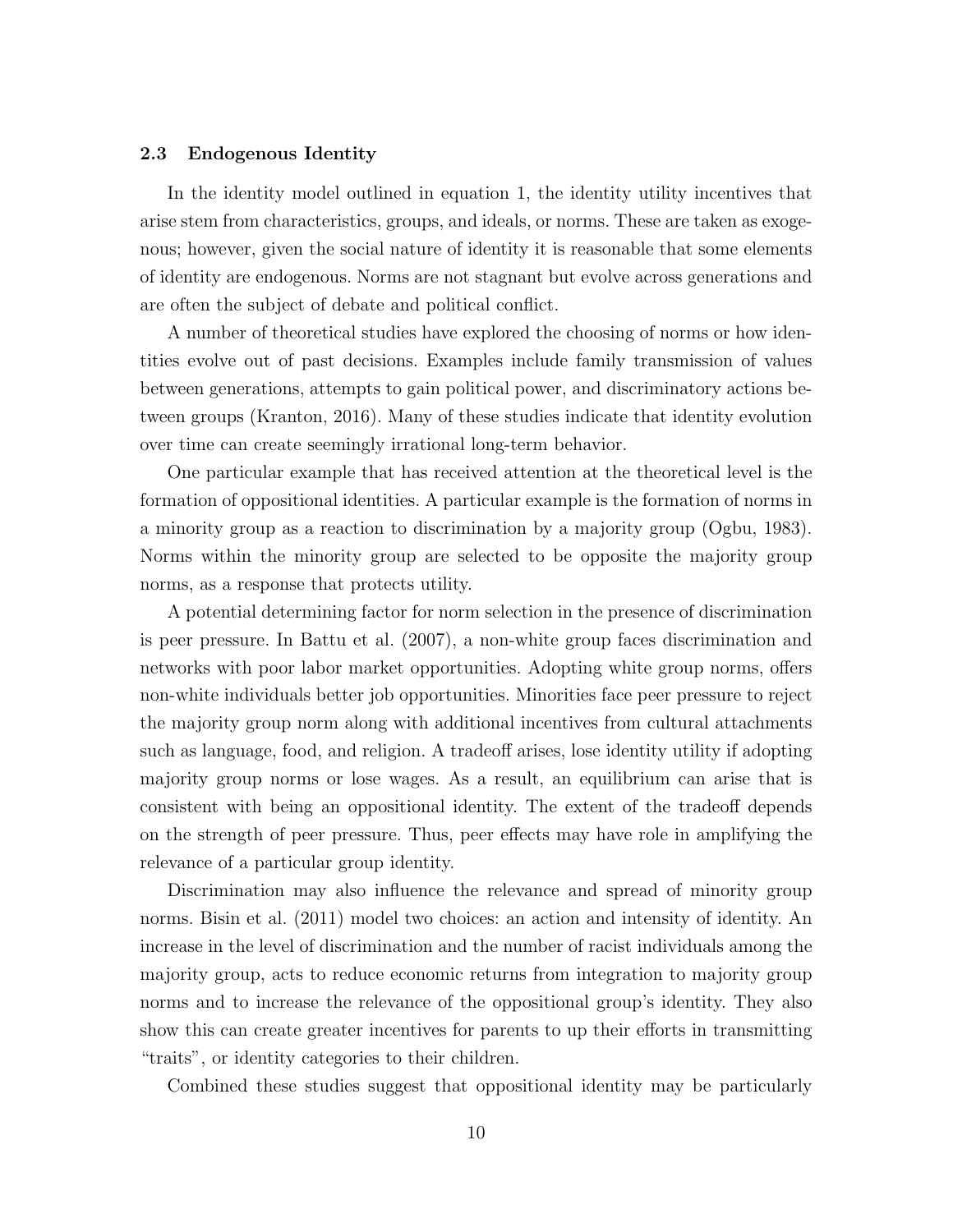important for educational effort and attainment across communities that have experienced discrimination. With an oppositional identity formed, peers within one's community exert pressure to adopt that same identity. While not able to directly testing oppositional identity, both [Fryer & Torelli](#page-30-3) [\(2010\)](#page-30-3) and [Patacchini & Zenou](#page-33-3) [\(2016\)](#page-33-3) find empirical patterns consistent with peer pressure, oppositional identity within minority groups, and underperformance. Fryer  $&$  Torelli [\(2010\)](#page-30-3) find blacks and Hispanics in the US who perform too well in school experience reduced social status among peers of their racial/ethnic background. [Patacchini & Zenou](#page-33-3) [\(2016\)](#page-33-3) find that having a higher percentage of same race friends increases academic performance among whites but decreases performance among blacks.

Experimental evidence indicates that students tend to select effort not just on extrinsic rewards but also on intrinsic motivations [\(Koch et al., 2015\)](#page-32-3). If intrinsic motivation is partly about what one believes to be possible for themselves, then discrimination and oppositional identities may create beliefs among members of a minority group that educational paths dominated by the majority are not for them. Subsequently, peers may then exert additional pressure to fit in with the norms of one's community. A choice over norms can be made but deviation from group norms will be costly in terms of one's social connections.

Group identities may also evolve out of early period decisions that were not specifically about selecting norms. [Hanming & Loury](#page-31-2) [\(2005\)](#page-31-2) model a repeated game where individuals receive an uncertain endowment draw in the first period. Personal history can be signaled through identity codes in an attempt to group together with others for risk-sharing. Common identity choice facilitates risk-sharing by acting as a vehicle to transmit important information between people.

In Hanming and Loury's model, identity choice is impacted by the degree of segregation in social interaction. Sharp cultural differences lead to less interaction between groups and creates more separated identity choice. This leads in later periods to outcomes where Pareto improving options are available but the formation of segregated collective identities prevents them.

Norms may also dictate how people treat members of an out-group. One possible origin point for the maltreatment of one group to another is in-group altruism. [Darity](#page-30-4) [et al.](#page-30-4) [\(2006\)](#page-30-4) model in-group and out-group altruistic behavior. When the altruism is oriented toward one's group but excludes others, the long run externalities create entrenched racial privilege in the market place. In turn, this results in the creation of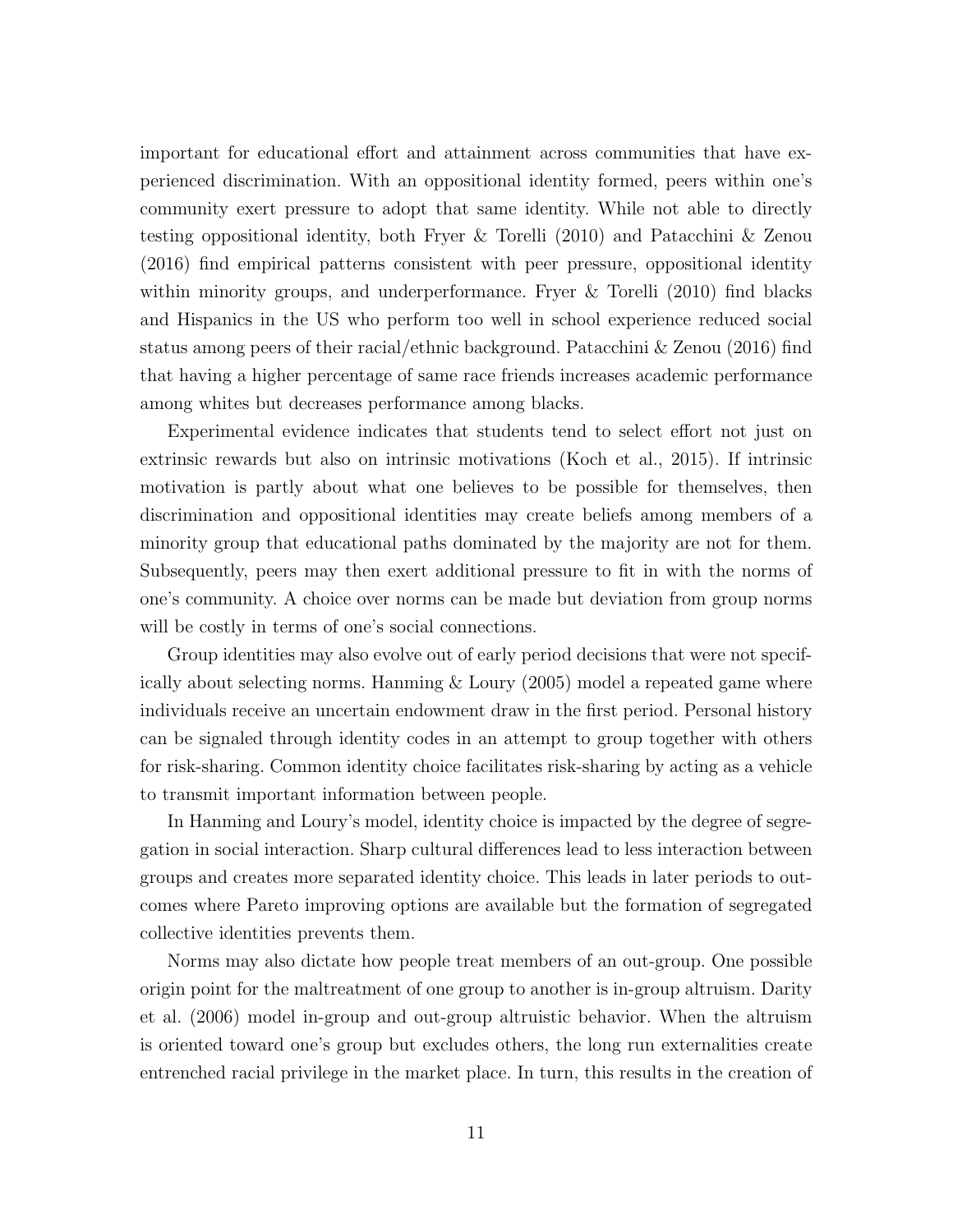oppositional identity among minority groups.

Much of the theory on endogenous identity points toward differing mechanisms that can result in behavior centered around one's group. Recent experimental evidence suggests that in some cases group centric behavior can be very strong. [Kranton](#page-32-4) [et al.](#page-32-4) [\(2016\)](#page-32-4) study a lab experiment in a university setting and find some participants consistently behave in what they call a "groupy" manner, supporting their own group against others even to the point of destroying out-group members income at an expense to themselves.

[Kranton et al.](#page-32-4) [\(2016\)](#page-32-4) also found heterogeneity in this behavior, indicating not all individuals respond to group treatments. One set of participants responded to any group division. A second set only responded under a salient division—political affiliation. And, a third set did not change their treatment of others based on group division.

[Kranton & Sanders](#page-32-5) [\(2017\)](#page-32-5) explores this "groupy" behavior with a larger, more representative set of participants. They find the previous results to be robust. Moreover, they find "groupy" behavior does not correlate with any of the Big-Five personality traits and "groupy" behavior in the US appears to correlate with areas that have experienced significant negative effects from deindustrialization. Just why, however, group centric behavior tends to vary is unclear.

One potential explanation lies around the strength of identity for an individual. For an identity to become influential, it may require investment. Bénabou  $&\Delta$  Tirole [\(2011\)](#page-28-4) dynamically model investments into a stock of identity as  $A_{t+1} = A_t + a_t r_r$ . The investment choice is  $a_t$  at time t and r the return. Their leading example is where A is "relational capital". A person receives some information about their personal nature (e.g. low empathy type or a high empathy type) with imperfect recall, meaning if they are unsure they use past actions as a signal thus previous actions build up influence. Subsequently, they make an investment decision. Where no, or little investment, has been made an identity stock will be relatively small.

In turn, Bénabou  $&\&$  Tirole [\(2011\)](#page-28-4) find that investments become responsive to outside actions that may threaten identity and investment value. When peers transgress norms and taboos, identity value and investment value are threatened. Incentives are then to shun the transgressors, in both cases of deviations that are actually more prosocial or deviations that are morally abhorrent. This provides a theoretical grounding as one potential mechanism that generates the conformity effects presented in [Akerlof](#page-28-0)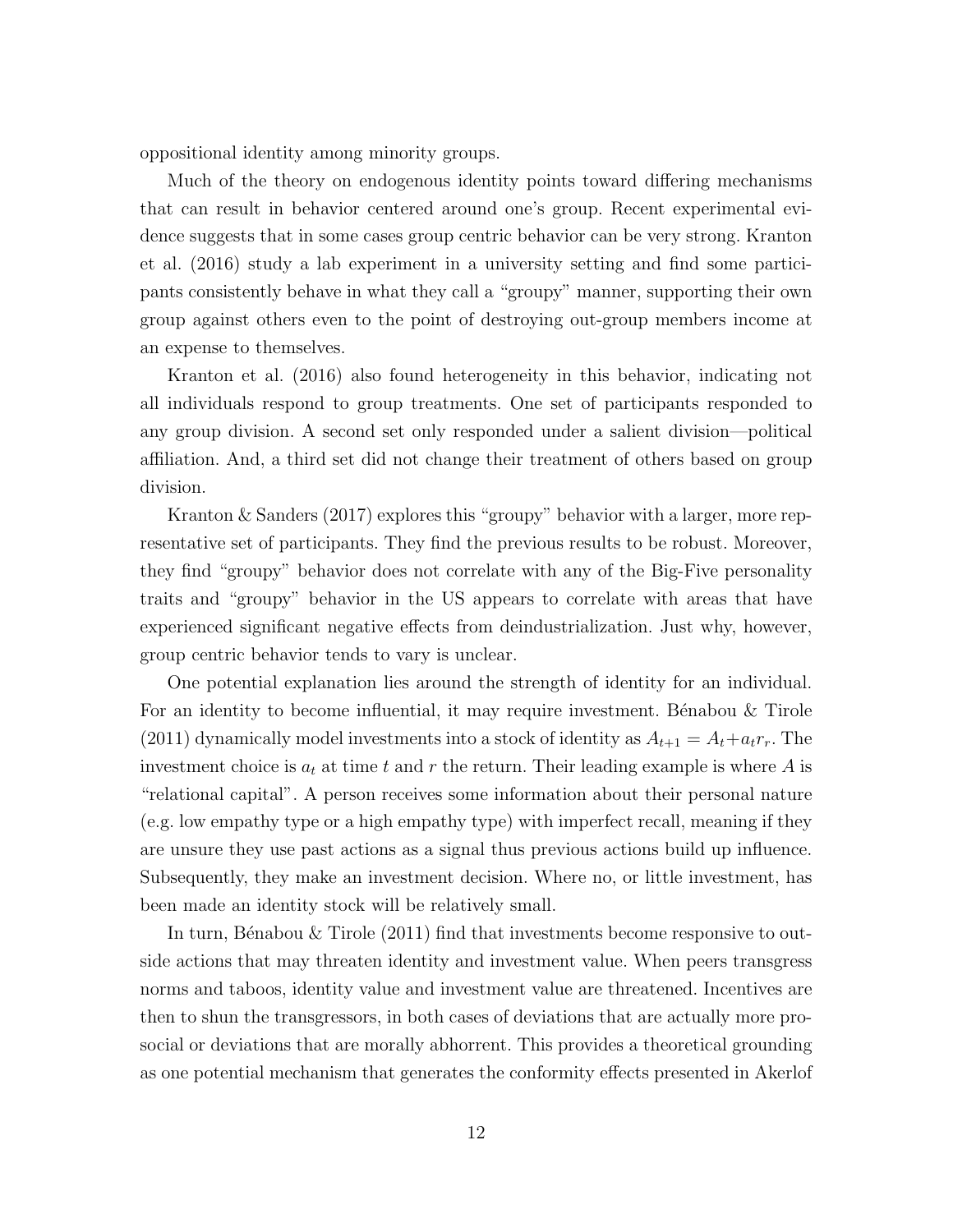[& Kranton](#page-28-0) [\(2000,](#page-28-0) [2002\)](#page-28-1).

The authors' additionally show that where identity is weak challenges to it can yield conformity but challenges to strongly held identity can yield stiff counteractions. In past models, we see that identity priming can be important. Here threats to identity stock, where identity is strong, suggest one potential mechanism whereby priming can take place. This may explain why [Kranton & Sanders](#page-32-5) [\(2017\)](#page-32-5) found group centric behavior to correlate with areas of the US that have experienced deindustrialization.

Social upheaval may threaten identity stocks and increase the importance of identity as a source of utility. This also fits well with the implication in [Bisin et al.](#page-29-1) [\(2011\)](#page-29-1) that parents up their identity transmission efforts as the number of role-models consistent with their identity falls. If part of parents' investment in their identity stock is identity transmission to their children, then a greater number of role-models representing a different identity threatens the transmission.

More generally the groups which may matter most to an individual's decisionmaking in later periods are the groups with whom one has the most identity investment and transmission. The extent a person internalizes a group identity relates then to the extent of shared identity investment. Group effects are more likely to be generated when in the presence of these important groups, where identity is strong, and also when the group's identity is threatened.

### <span id="page-12-0"></span>3 When are Group Effects Generated?

The study of identity in economics provides some theoretical predictions on when to expect group effects and how they may vary across contexts. This potentially has important policy relevance where group influence may have a role in the persistence of inequality. A large literature in economics explores for the presence of peer effects. This literature often has a focus on childhood and adolesent peers and to understand whether there are channels through peers that can be shifted toward better outcomes. Put another way these studies often examine peer effects out of concern for development and the closing of inequality gaps. The identity literature, however, suggests that understanding the role of group influence in development requires understanding the group identities that may be relevant, what mechanisms sort people into selecting one group or the other, whether a policy initiative itself may create threats to identity stocks, and how identities may create heterogeneity in peer influence.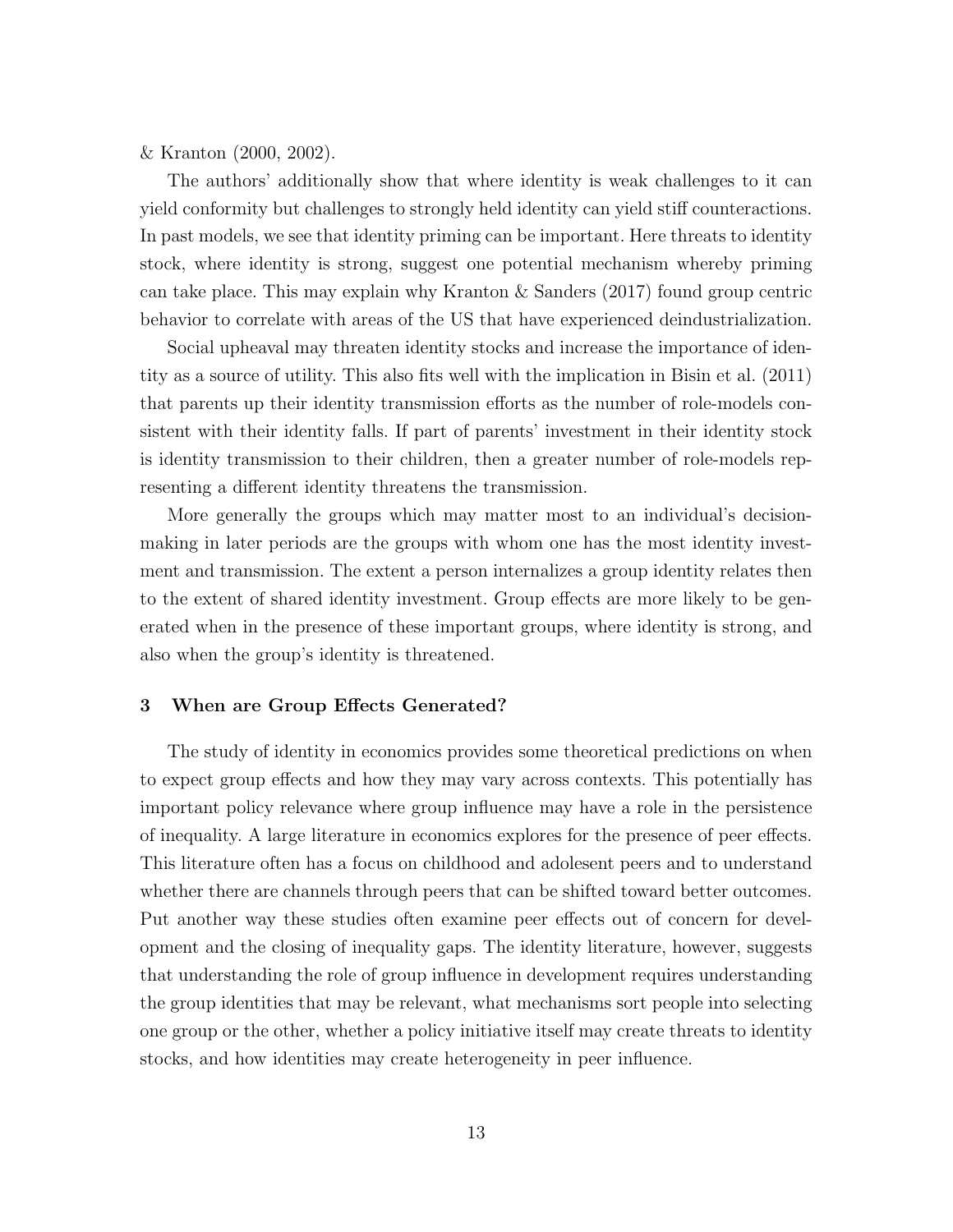## 3.1 Peer Influence

In a review of the peer effects literature, [Sacerdote](#page-33-1) [\(2014\)](#page-33-1) finds the evidence on peer effects is often mixed, especially for academic outcomes.[8](#page-13-0) However, peer effects on behavioral and social outcomes are consistently found to be quite strong, with disruptive peers in early life especially harmful. Non-linear peer effects also appear to exist across multiple studies. One example of this heterogeneity is evidence that the test scores of high ability students benefit from high ability peers but low ability students are hindered by high ability peers. Sacerdote points out, however, that consensus is lacking for how peer effects vary by context, which peers matter most and when, and what outcomes are truly impacted.

Another strand of peer research has focused on friends during adolescence.<sup>[9](#page-13-1)</sup> Consistently, this literature finds a strong link between adolescent friend behavior and own-behavior. This is true for educational performance [\(Lin, 2010;](#page-32-6) [Calv´o-Armengol](#page-29-2) [et al., 2009\)](#page-29-2), and it remains the case even after employing methods to handle the endogeneity of friend selection [\(Goldsmith-Pinkham & Imbens, 2013;](#page-31-3) [Hsieh & Lee,](#page-32-7) [2016\)](#page-32-7). This is also true for studies on friend influence and risky behaviors such as alcohol consumption, smoking, drug use, fighting, fast food consumption, and sexual behaviors [\(Ajilore, 2015;](#page-28-5) [Fortin & Yazbeck, 2015;](#page-30-5) [Fletcher & Ross, 2018;](#page-30-6) [Lin, 2015\)](#page-33-4).

Recently, a number of studies have turned attention to the long-term implications peers may have. In studies at higher-order groupings, such as the school-grade or classroom level, the results are again mixed. [Bifulco et al.](#page-29-3) [\(2014\)](#page-29-3) find evidence that short-run effects from the cohort composition of college educated mothers in high school fade out with time. [Anelli & Peri](#page-28-6) [\(2016\)](#page-28-6) find few significant effects from high school gender cohort composition. [Black et al.](#page-29-4) [\(2013\)](#page-29-4), on the other hand, find long-term peer compositional effects on education from cohort gender composition in Norway. Turning to friends, [Patachini et al.](#page-33-5) [\(2016\)](#page-33-5) find that the long-term educational attainment of friends' from adolescence is linked with one's own long-term attainment. Moreover, they show it is the long-term friends who matter most for long-term educational effects.

<span id="page-13-0"></span><sup>&</sup>lt;sup>8</sup>Identification of peer effects can be difficult because of simultaneity and peer selection. A number of quality surveys exist discussing the challenges and techniques often applied. See [Advani & Malde](#page-28-7) [\(2018\)](#page-28-7); [Blume et al.](#page-29-5) [\(2015\)](#page-29-5); [Epple & Romano](#page-30-7) [\(2011\)](#page-30-7); [Sacerdote](#page-33-1) [\(2014\)](#page-33-1) for more.

<span id="page-13-1"></span><sup>9</sup>The primary data set for these studies has been The National Longitudinal Study of Adolescent to Adult Health (Add Health). Begun in 1995-1996 with a nationally representative sample of US high schools, this data includes a rich set of outcomes along with friend nominations within school.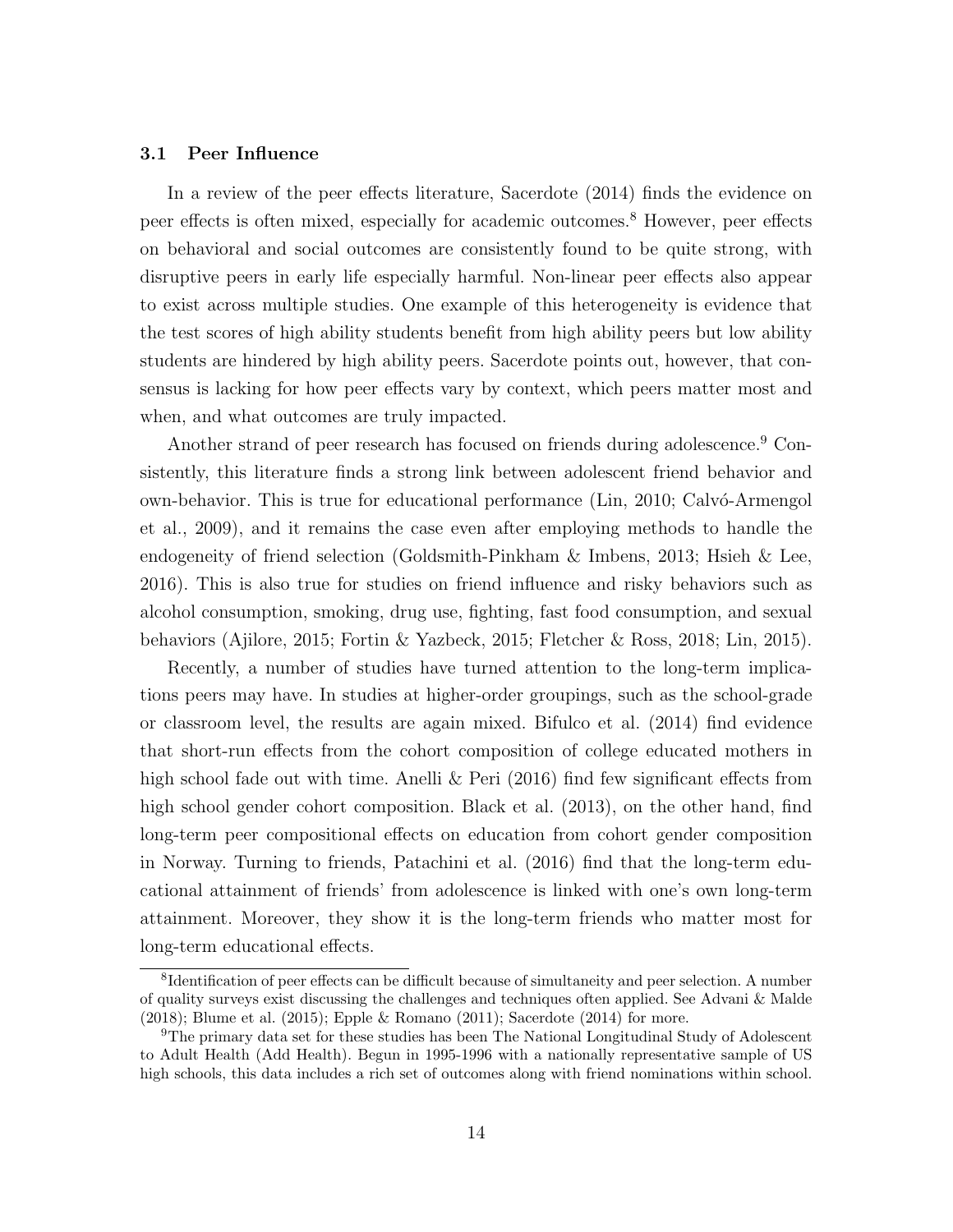#### 3.2 Identity and Peer Influence

Neither the studies at higher-order peer grouping levels or at the friend level directly test for an identity mechanism, but they suggest group effects appear empirically, that they appear stronger with groupings that are more relevant, and that they may vary at some grouping levels. Identity economics suggests a mechanism of social conformity effects that can help understand these results and shed light on future programs and policies that may attempt to harness peer influence.

The simple model in in equation [1](#page-4-2) and its corresponding first order condition in equation [2](#page-4-3) provides a social norm mechanism whereby utility is lost when not conforming to the peer norms. In the model, the peer group norm is given by  $e(G_i)$ . Empirically it might be proxied by the average behavior in the peer group or chosen on additional criteria such as a weighting for the popularity of an individual in a social network.

Additionally, identity utility falls as a person's characteristics are further away from a group ideal. Inability to match a group ideal may incentivize sorting into subgroups, such as the example of the "burnouts", and in turn lower effort. This is at least one mechanism that could generate the non-linear peer effects often observed. When paired with high ability peers, low ability peers may lose too much identity utility from failing to match the ideal and thus in turn choose new ideals and put in lower effort.

This would explain why a very relevant grouping based on friendships will return consistent results, because presumably there is matching that then allows strong conformity effects. The identity literature highlights how the degree of a social identity effect is tied to its relevance. Relevance requires internalization of ideals and, as suggested by Bénabou  $\&$  Tirole [\(2011\)](#page-28-4), possibly investment before identity influence takes hold.

Moreover, theory and experimental evidence shows that priming matters. Peer effects will likely vary depending on how important norms are within the group or how attuned members of the group are to the norms. If more relevant groupings exhibit greater attention to, or dependence on, norms, then we would expect to see consistently strong conformity effects within those groups. Even in higher-order groupings where identities are being primed we would expect to see more salient peer group effects.

Theoretically, this priming may occur where identities come under threat, for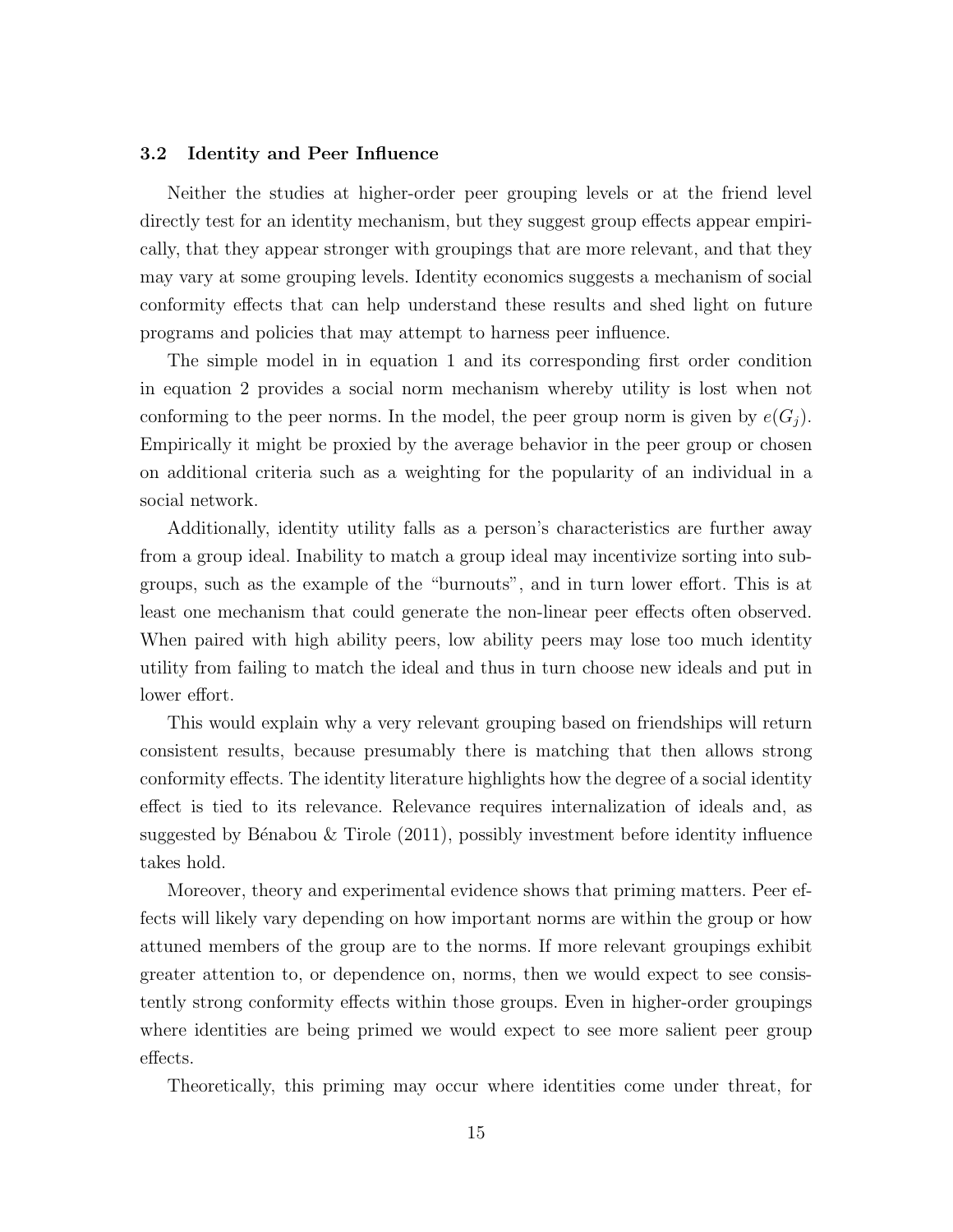example, from conflict, stress, or family environments. This in turn can lead to sharper group divides and more between group conflict. Thus, we may expect a fair degree of heterogeneity in the influence of groups.

### <span id="page-15-1"></span>3.3 Heterogeneity in Group Effects

From the peer effects literature, it appears not all peer groupings generate the same effects. Conformity has a stronger influence in more relevant groups and heterogeneity in choice of behavior exists across groups. A better understanding of these mechanisms will be important for efforts aiming to support positive development during childhood and adolescence where social influence may have a role. I now discuss evidence around heterogeneity in the influence of social groups.

An important recent point, is that choices and group selection can be related and lead to differing outcomes. [Advani & Reich](#page-28-8) [\(2015\)](#page-28-8) model populations composed of heterogeneous groups that can develop into cooperative or uncooperative social structures. A leading example is that of interaction between immigrant minorities and local nationals. In their model, individuals are in one of these two groups but make decisions on both activities and who to interact with from either group. They model activities as those that begin with a cultural preference and those that do not (e.g. non-cultural, such playing a sport). Benefits from link formation are increasing as the number of shared activities rises, while link formation is also costly. A tradeoff exists such that maintaining cultural practices has benefits but doing so lowers crossgroup interaction.

In equilibrium, a society can form into assimilation, segregation, or multiculturalism.[10](#page-15-0) Key to the multicultural outcome are non-cultural activities that can be shared across groups and improve the benefits of interaction. [Advani & Reich](#page-28-8) [\(2015\)](#page-28-8) find that the population share of the minority group shifts the equilibrium once past certain thresholds. As the share rises, the benefits of maintaining cultural practices becomes large enough to support either segregation or multiculturalism. The threshold itself is dependent on cultural distance between groups, the importance of culture in daily life, and the cost of link formation. In observational data, they find evidence from immigrant groups in the US that is highly consistent with their predictions and suggests that interactions across groups and resulting practices can exhibit extensive

<span id="page-15-0"></span><sup>&</sup>lt;sup>10</sup>Here this means cultural specific actions are maintained but cross-group interaction exists around non-cultural activities.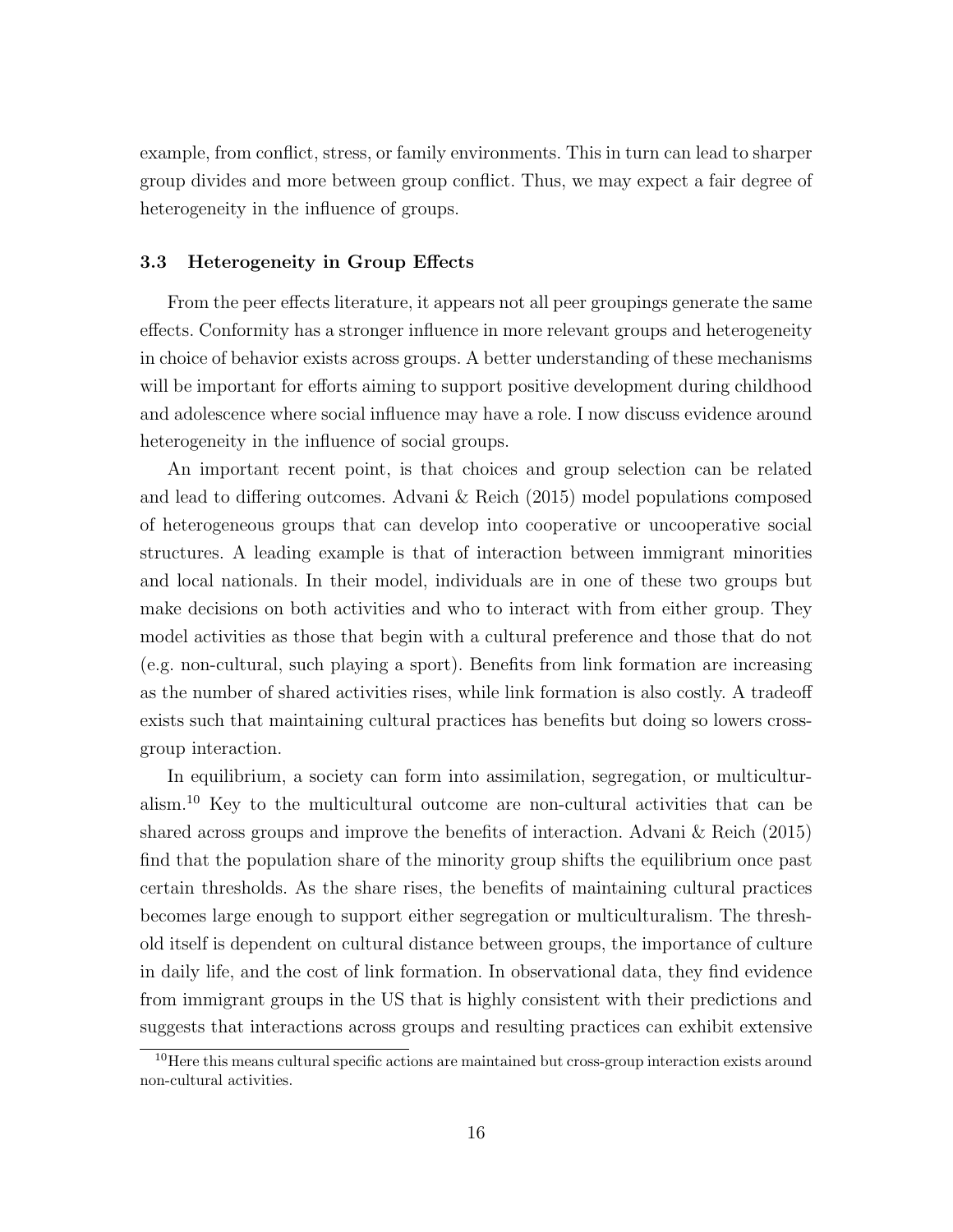heterogeneity.

Factors that contribute to higher costs of changing activities or of forming links lowers the threshold. These factors contribute to either a segregated equilibrium or, if non-cultural activities can be coordinated, a multicultural equilibrium. Strongly held identity may increase the importance of cultural practices or raise the cost of forming links with an out-group. Benefits from links are larger as activities are shared. As ingroup members form outside links, those linking together around a cultural practice made strong by a social identity may see a threat to their own, cultural benefits. Pressure for within group conformity may grow and make cross-group links more costly.

Still a shared non-cultural activity can deflect divisiveness and promote multiculturalism, but where identity expands cultural distance, finding these activities may become difficult. Advandi and Reich find that even activities that are ex ante noncultural can become cultural in equilibrium, possibly as a way to further distinguish one group from another. Identity may have a role here, if it raises the propensity for groups to translate originally non-cultural activities into cultural ones.

A related study by [Goyal et al.](#page-31-4) [\(2018\)](#page-31-4) examines a model and experiment among university students where agents are either exogenously sorted into groups or can endogenously choose. Preferences are defined over a set of binary actions and choices on those actions can be either conforming to a majority group or diverse. Under an exogenous network structure they find conformity to majority in both their model and experiment. When agents can choose links, however, links are biased toward those who share similar preferences and diversity in action emerges. The ability to choose peer links creates groupings around preferences where within these sub-groups the preferred action can be coordinated.

Their study, in combination with identity, suggests some further questions. Their analysis does not allow for choice of continuous actions. Coordination into a group of like-minded agents allows diversity in actions, but potentially correlation of behavior within groups is simply due to selection. A follow on question is whether the social group conformity effect from the identity model still exists post-linking decisions. If so, then with endogenous link selection, we might find both increased diversity and increased intensity.

This also leaves another question. Bénabou  $\&$  Tirole [\(2011\)](#page-28-4), discussed earlier, find that threats to identity can generate stiff counteractions where identity is strong. If the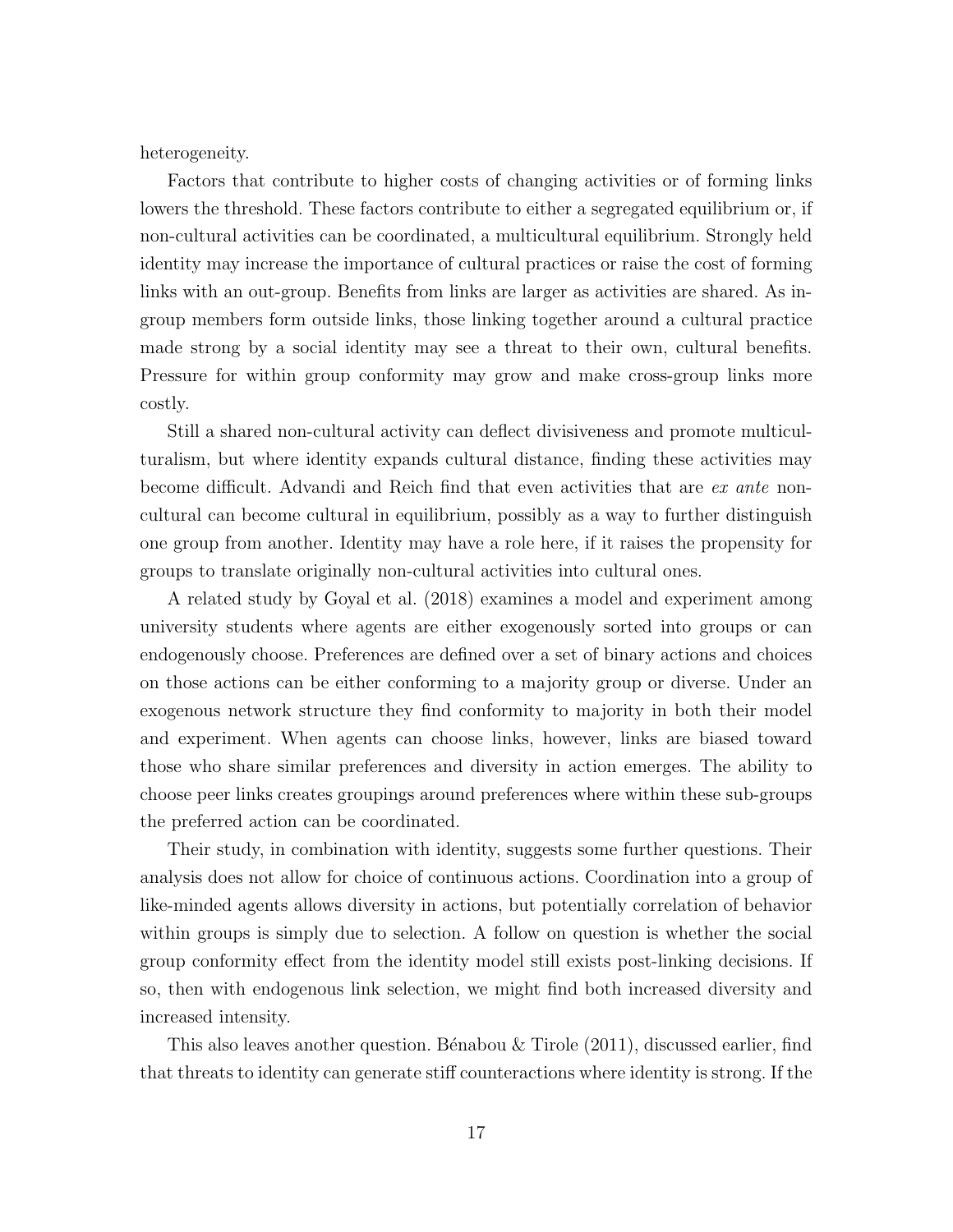appearance of diversity and segregation also combines with stronger between group identities, then there may both a greater prevalence of threats to identity that prime attention to ideals and a higher chance of conflict. In fact, [Goyal et al.](#page-31-4) [\(2018\)](#page-31-4) show that conformity to the majority maximizes aggregate welfare. Thus, where diversity emerges there will be a tension between diversity and overall welfare, which may set the stage for both increased identity relevance and conflict.

There is some support for the idea that group identity increases the intensity of peer effects. [Gioia](#page-30-8) [\(2017\)](#page-30-8) elicits risk behavior by having participants choose to collect boxes that are each worth a monetary value but with one "bomb" box that destroys all earnings. Treated groups were constructed by matching participants together based on stated preferences over a set of paintings. An additional, chat group was formed similar to the painting group but prior to receiving information on peer choices each group communicated to determine who the artists of the paintings were.[11](#page-17-0) The control group was not matched together, and information on peers' choices was given before play in all but the control group.

Gioia found that peer influence reduced risk taking. Moreover, the chat group experienced much stronger peer effects as the participants felt their group was more helpful and felt more attached to the group. The added chat effect was not captured by the average, the painting and chat groups showed no difference in outcomes. Rather, it was heterogeneous to an individual's experience in the group, suggesting the peer effects were greater for those who felt more closely connected to their group. Somewhat relatedly, [Chen & Chen](#page-29-6) [\(2011\)](#page-29-6) find that matching people with in-group members in a multiple-equilibria, minimum effort communication game can raise their effort level to a higher equilibrium level. Thus, different peer groups may have different effects that vary based on the relevance of group identity.

Heterogeneity in group effects based on identity also applies to the direction of effects between members of one's own group and those of an out-group. In an experimental design, [Chen & Li](#page-29-7) [\(2009\)](#page-29-7) find that participants at the University of Michigan treated in-group members with greater charity when their payoffs were higher and less envy when lower. Additionally, participants exhibited greater tolerance for bad behavior from in-group than out-group members.

[Klor & Shayo](#page-32-8) [\(2010\)](#page-32-8) experimentally examine whether preferences over redistribution are influenced by group belonging among undergraduate participants at The

<span id="page-17-0"></span><sup>&</sup>lt;sup>11</sup>As incentive to communicate, correct answers about the artist earned additional money.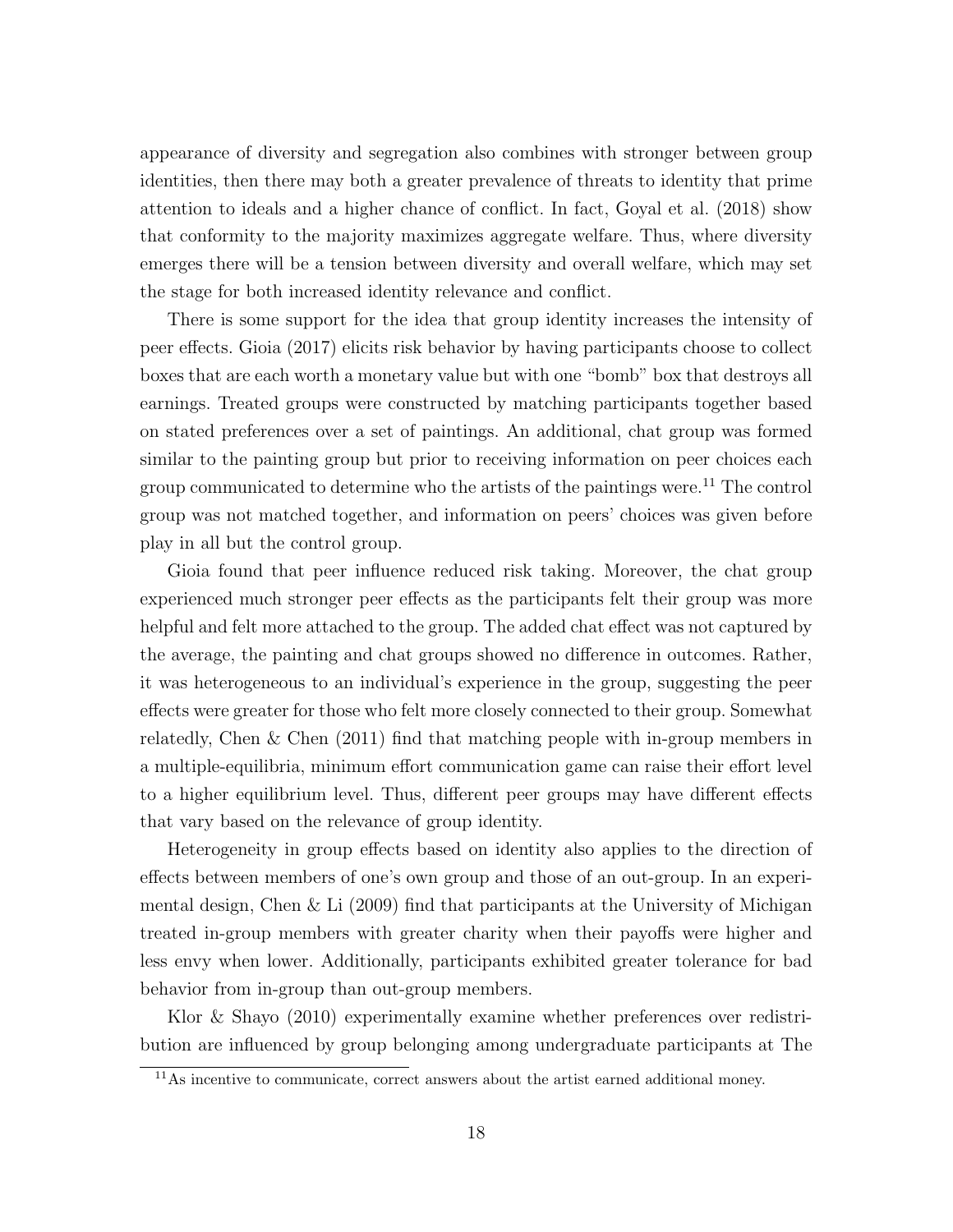Hebrew University of Jerusalem. In the group treatment, participants were sorted into groups based on having a field of study in the social sciences or the humanities and were informed of their groupings. In the control, they were sorted into groups but not informed of the groupings. Participants then faced different draws of their own and their group's wealth and made subsequent decisions over redistribution schemes that impacted how much money they could actually earn. Klor and Shayo find that their participants voted for positive redistribution when their group was poor. When the individual was poor but their group rich, they voted for lower levels of redistribution.

[Goette et al.](#page-31-5) [\(2012\)](#page-31-5) finds additional heterogeneity evidence in that the type of group can vary group effects. They study differences between a minimal group treatment—assigned to a group based on sharing the same last digit of one's social security number—and a randomly assigned "real" group—officer candidate platoons in Swiss military training who had spent significant time together. They find that superficial groupings lead to increased altruism for the in-group, while the intensive, "real", groupings punished poor behavior among in-group members—for example, defection in the prisoners dilemma—more strongly. This stronger punishment was especially the case for defections against a fellow in-group member. Thus, context of the group type matters for the direction of influence.

In keeping with the idea that context may matter for group identity effects, [Kato](#page-32-9) [& Shu](#page-32-9) [\(2016\)](#page-32-9) study the role of group identity on quality of work in the presence of workplace production incentives meant to foster competition. They use data from a textile firm in China. Workers earn more for fewer defects in a piece-rate scheme and a relative performance scheme—wage incentives tied to a worker's quality of work relative to other workers in their department—and work individually, not in teams.

Kato and Shu investigate how workers respond to the incentive schemes based on the presence of coworkers who share or do not share a particular Hukou status.<sup>[12](#page-18-0)</sup> They find that an in-group member's ability level had no effect on a person's quality of work. Out-group member's ability level, however, had a strongly positive effect. They suggest altruism for in-group members may weaken incentive schemes meant to create competition and improve quality of work, whereas out-group competition may enhance these incentives. This is again suggestive that the direction on the influence from group identity will vary with context.

Together, these findings suggest that heterogeneity can be relative to the circum-

<span id="page-18-0"></span> $12$ This is the same as was defined in section [2.2.](#page-5-1)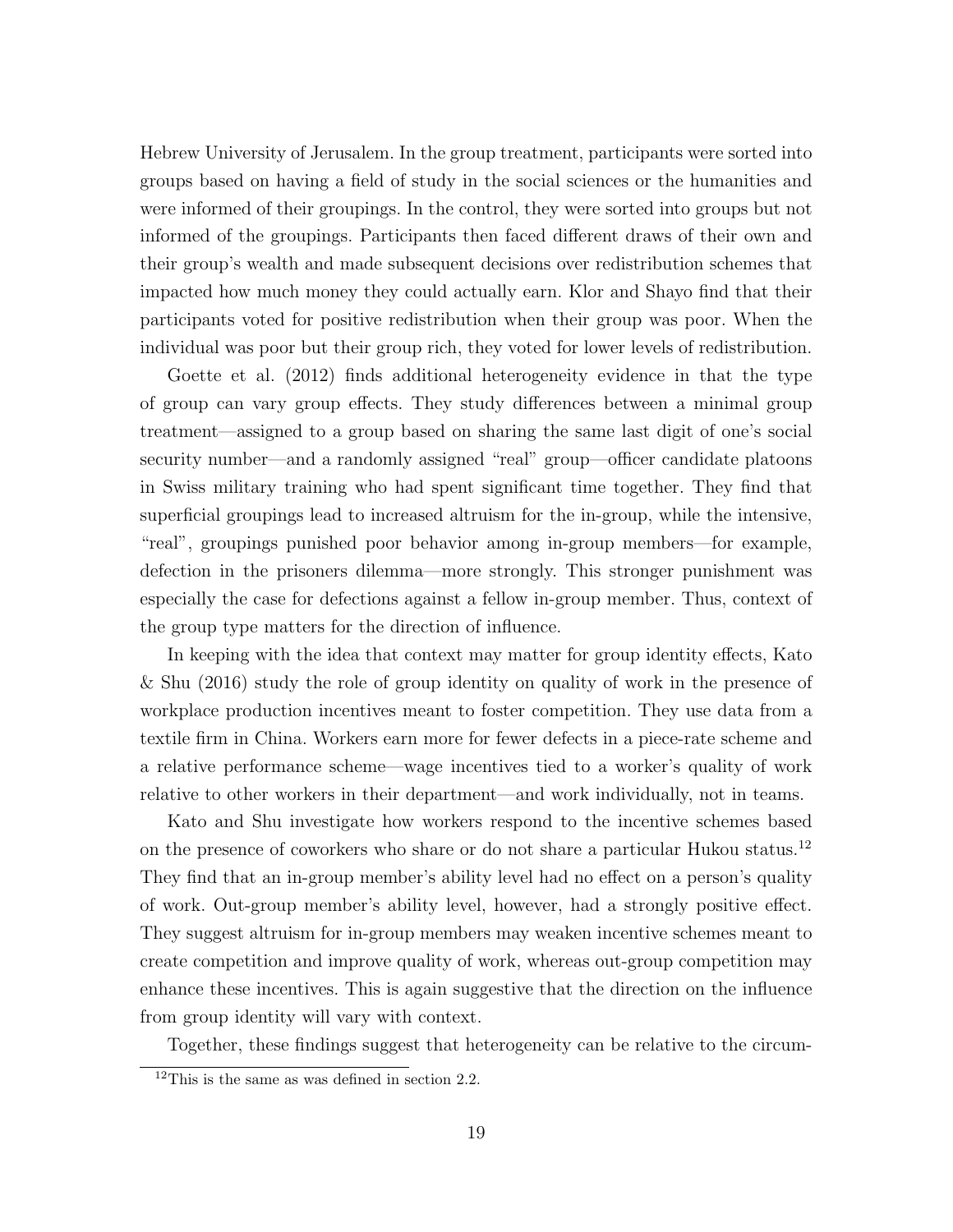stances of the broader group. Also, as discussed previously, oppositional identities thrive in the presence of strong group divisions. When group identities generate heterogeneity in behavior between an in-group and out-groups, it may potentially lead to greater between group conflict. Groups generate effects but effects that are based on relevant identities and that are heterogeneous. This may predict how individuals will respond differently to policy changes and to what degree group belonging will determine social preferences.

Directly of interest to much of the peer effects literature is to understand social influence on educational outcomes, which is a way of asking how peers influence human development. The general evidence in the identity literature is that social influences indeed shift behaviors, thus if they do so at crucial periods of development, efforts to close inequality gaps will need to account for them. However, to do so will require a clear distinction around where to expect social influences to operate and how they will vary. I next turn to consider skill development and the mechanisms identity may be important to.

#### 4 Skill Development

In this section, I address a growing literature around the development of skills before turning in section [5](#page-22-0) to discuss how lessons from identity economics and the creation of group influence are relevant to understanding understanding mechanisms that produce skills. Skill development is not merely cognitive. Recently, the economics literature has devoted greater attention to noncognitive skill development. Examples studied in the literature are perseverance, impulse control, trust, self-efficacy, motivation, goal setting, and more [\(Heckman & Kautz, 2014\)](#page-31-6). Some of these deal with how well one can control themselves and others relate to the very attitudes one forms about activities such as work and education [\(Lipnevich et al., 2016\)](#page-33-6). Importantly, these skills remain adaptable at different points of the life cycle and likely sensitive to social influences and identity formation.

#### 4.1 Skills, Outcomes, and Inputs to Development

First, why we should care about understanding the multiplicity of skills. While test scores are linked to future success, they fail to explain variation in future life outcomes, such as labor market returns, health behaviors, criminality, and more, that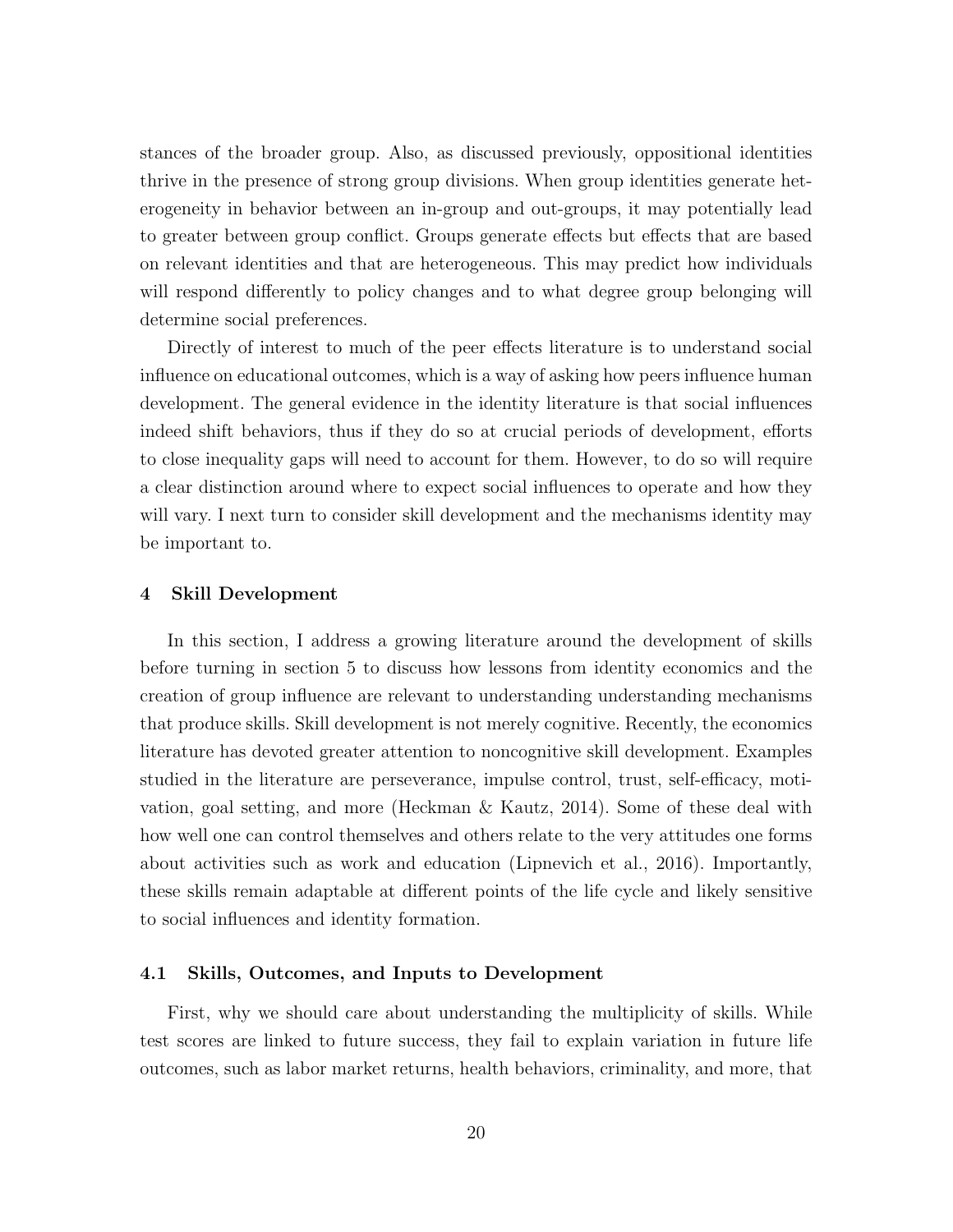these noncognitive, or socio-emotional, skills do [\(Heckman & Mosso, 2014\)](#page-31-7). In general, noncognitive skills are associated with future life success across a range of dimensions [\(Heckman & Kautz, 2012\)](#page-31-8). Moreover, the labor market returns to soft skills have be on the rise, as a greater share of jobs are shifting towards the trading of multiple tasks between people and thus a need for better teamwork [\(Deming, 2017\)](#page-30-9). Finally, these skills appear to not be entirely due to genes. Rather, to an extent they are malleable, especially during childhood and adolescence, suggesting they can be important to creating or closing inequalities [\(Heckman & Mosso, 2014\)](#page-31-7).

Effective attempts to improve skill development trajectories requires understanding contributing mechanisms throughout the life course. [Heckman & Mosso](#page-31-7) [\(2014\)](#page-31-7) provide an extensive review of the literature around a model of skills  $(\theta)$  as dynamic, with  $\theta_{t+1} = f^{(t)}(\theta_t, V_t, \theta_{PS,t}),$  where t represents life cycle stage. Skills in the next stage depend on past skills  $(\theta_t)$ , investments in the last stage  $(V_t)$ , and parental skills  $(\theta_{PS,t}).$ 

A key point on timing in the model is that skills are highly sensitive during early life. Moreover, investments build on each other, creating dynamic complementarity between early childhood endowments and investments and later period investments. This works through a link between tomorrow's skills and today's  $(\theta_t)$ . Today's skills are also a function of past inputs to the production process and contribute to the level of tomorrow's skills.

Thus, factors that shift skill development in one period can potentially be built on or negated by exposure to later investments. This raises the potential that the evolution of social identities create or interact with mechanisms related to the skill building process. Before discussing this, I review the evidence around the production of skills.

#### 4.2 Skills and Parents

In terms of identity, parents represent a portion of social influence and their skill and investments are a point of emphasis in the model of skill production. The literature suggests that parental incentives to invest appear to especially differ in disadvantaged homes. A number of reviews of the literature have found that disadvantaged children often face the most negative environments with regard to parental health behaviors, that less educated mothers give less time to activities for their children's learning enrichment, and that mothers of a socio-economic disadvantage typically un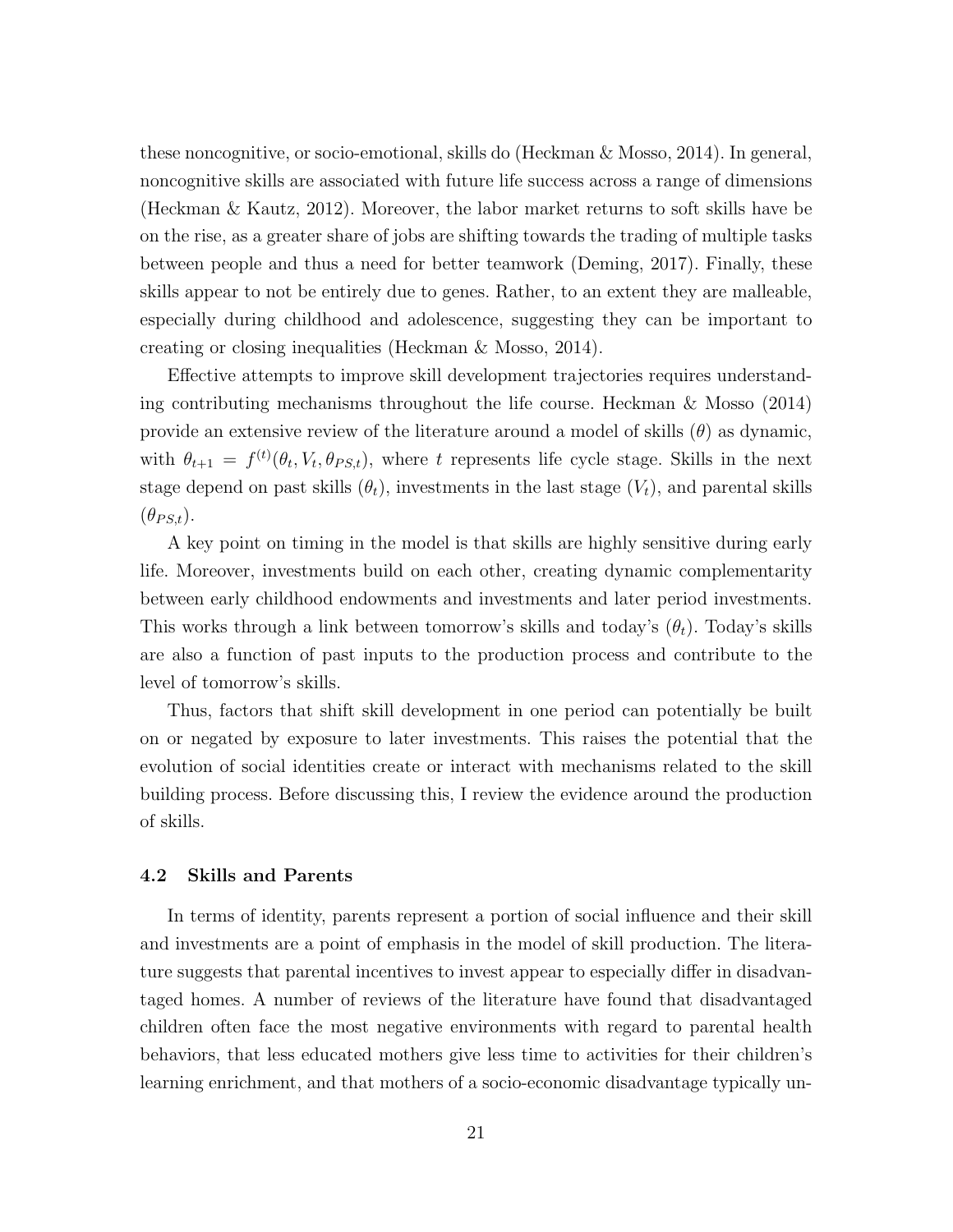derestimate the impact of investing in child development [\(Heckman & Mosso, 2014;](#page-31-7) [Heckman, 2008\)](#page-31-9).

Moreover, the actual inputs by parents appear to matter. [Todd & Wolpin](#page-33-7) [\(2007\)](#page-33-7) find that past and present home inputs—where home inputs are measured by activities spent with the child by the parents and educational resources provided in the home improve student test scores. Also, [Cunha & Heckman](#page-30-10) [\(2008\)](#page-30-10) and [Cunha et al.](#page-30-11) [\(2010\)](#page-30-11) finds that similar parental inputs positively effect cognitive skill formation at early ages, while affecting noncognitive skills into adolescence.

Time inputs also matter. [Bono et al.](#page-29-8) [\(2016\)](#page-29-8) find that maternal time inputs to children's development during early childhood positively affects cognitive and noncognitive skills. Likewise, [Boca et al.](#page-29-9) [\(2014\)](#page-29-9) find that time investments into children by both parents are important to cognitive development but that the effects diminish as the child ages. Additionally, brain development appears to be dramatically diminished if a child experiences social and intellectual neglect early in their life [\(Heckman, 2008\)](#page-31-9). Thus, the actual inputs by parents into child development appear to be important, not just the level of parental education or resources. However, there have been some doubts raised in the literature on the efficacy of parental involvement versus more permanent background characteristics, leaving room for further work to understand how parents influence skills at different points of the life cycle [\(Avvisati et al., 2011\)](#page-28-9).

### 4.3 Investment Productivity During Childhood and Adolescence

It is relevant to focus on the role of social identity in mechanisms for skill production during childhood and adolescence because the evidence in the literature points to skill production being most sensitive to investment during early life [\(Heckman](#page-31-7) [& Mosso, 2014\)](#page-31-7). Some examples in the literature on the productivity of early life investments are from studies on the Perry Preschool program and the Moving to Opportunity (MTO) experiment. The Perry program was an early life intervention (begun at age 3) aiming to build cognitive and noncognitive skills among disadvantaged children in an African-American community. Outcomes for treated and control group members were followed until age 40. [Heckman et al.](#page-31-10) [\(2013\)](#page-31-10) find treated individuals experienced significant reductions in eventual criminal activity, better health behaviors, and more positive labor market outcomes, while the strongest effects ran through improved noncognitive skills.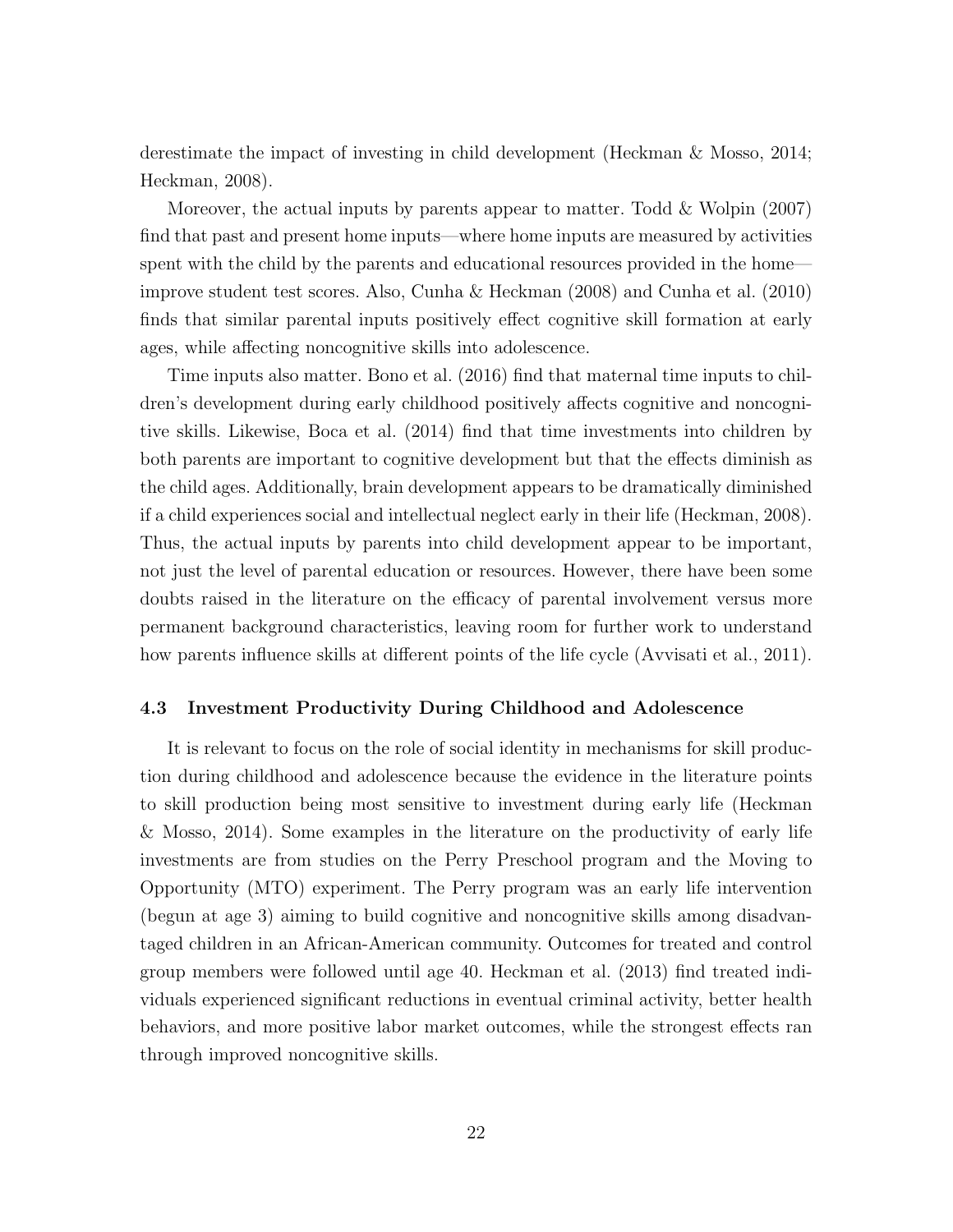[Chetty et al.](#page-29-10) [\(2016\)](#page-29-10) evaluates age at time of move effects from the MTO experiment. This experiment randomly assigned some families a voucher to move out of a low-poverty area. Moving prior to the age of 13, compared to those 13 and older, had significant, positive effects on future earnings, college attendance, college quality, and neighborhood quality. Moreover, the effect of moving to a better neighborhood diminished for every year older at the time of the move. These findings are in harmony with those of [Chetty & Hendren](#page-29-11) [\(2015\)](#page-29-11) who study families moving over US counties. Children moving to better counties—on economic and social measures—experienced increasing improvements in future outcomes for every year of exposure.

Effective interventions appear to become more difficult as a child ages. In their review, [Heckman & Mosso](#page-31-7) [\(2014\)](#page-31-7) particularly point out that programs specifically focused on job training for adolescents have not proved successful. There is some evidence, however, that noncognitive skills can still be influenced during adolescence. [Cunha et al.](#page-30-11) [\(2010\)](#page-30-11) estimating a structural model of skill development find noncognitive skills, but not cognitive skills, remain sensitive to investments during adolescence. Also, [Jackson](#page-32-10) [\(2012\)](#page-32-10) find some 9th-grade teachers were better at boosting noncognitive ability than others and that these abilities were important to high-school completion and college attendance.

In terms of interventions during adolescence, one successful example is the Chicago OneGoal program. This program attempted to boost college attendance among disadvantaged adolescents by working on time management, goal attainment, teamwork, and self-reflection—thus noncognitive skill. [Kautz & Zanoni](#page-32-11) [\(2014\)](#page-32-11) take advantage of variable timing in the program rollout across schools to identify the effect of the program and find the program improved college enrollment among males and females, while reducing criminality among males.

Yet, the number of studies on the malleability of skills during adolescence and the mechanisms important for successful interventions remain small in number. A recent study by [Hoeschler et al.](#page-31-11) [\(2018\)](#page-31-11) finds further evidence that grit and personality traits develop heterogeneously during adolescence, increasing for some and decreasing for others, highlighting a need to better understand development during this period.

#### <span id="page-22-0"></span>5 Identity and Skills

Now, I turn to apply lessons from identity economics to the literature on skill development. Given that investments and environments matter in the production of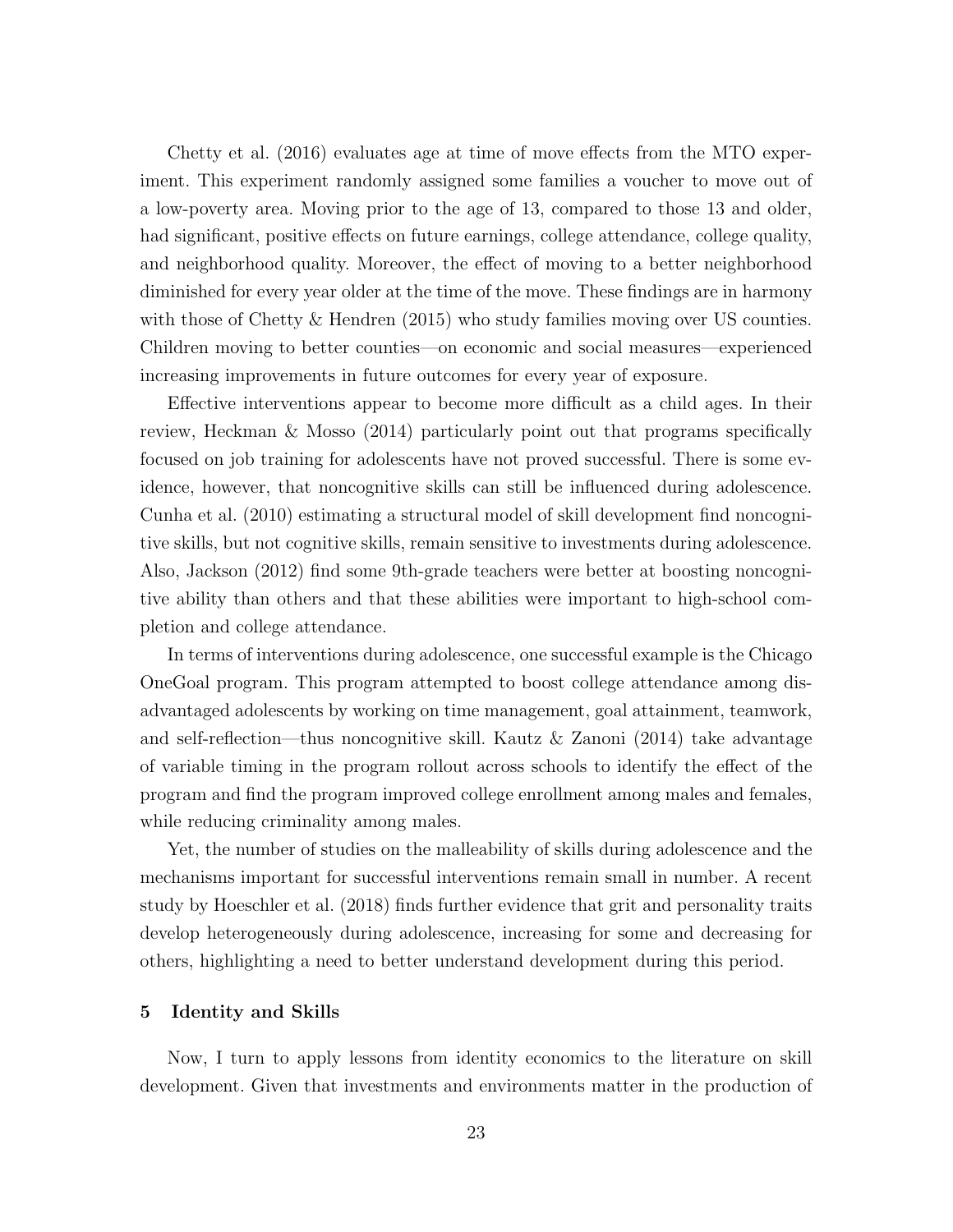skills there are a number of ways social identity may interact with the development process. I discuss these around expectations and norms in the surrounding culture, parents' identity and their investments, and one's own social groups or peers.

#### 5.1 Identity, Environments, and Skills

Expectations and norms that are set by the surrounding culture may form part of the environment that skills are sensitive to. Identity priming may be an especially important factor, where regular priming by the surrounding environment may lead to habit formation. The experimental studies by [Afridi et al.](#page-28-2) [\(2015\)](#page-28-2); [Hoff & Pandey](#page-31-1) [\(2006\)](#page-31-1) and [Hoff & Pandey](#page-32-1) [\(2014\)](#page-32-1) suggest that when youth within low status groups have their identity consistently primed they respond with lower effort. Over time this process may build into habits and characteristics that produce skills.

Identity status may both act directly as an input to  $\theta_{t+1}$  and act to moderate the effectiveness of positive investments by inducing children to respond with lower effort. Cues in the environment that prime low-status identity then shift greater weight onto the social norm, as illustrated in equation [3.](#page-4-1) Directly, the behaviors induced may establish habits and because skills are sensitive in early life these will likely impact skills. Indirectly, this may cause a person to remove attention from investments, for example by an intervention, attempting to improve skills.

One approach to interventions then is to target cues in the environment that may prime poor behaviors and attempt to shift identities toward priming better behaviors. The importance of noncognitive skills suggests that interventions should be especially concerned with cues that may prime behavior related to low self-control and poor attitudes. However, this may be easiest to implement at earlier ages. Later in life lowstatus identities may have more fully taken hold. This also relates to productivity of interventions at early life.

Environments may also lead to intergenerational passing of skill inequalities. In section [2.3,](#page-9-0) we see theoretically that where discrimination is present oppositional identities can be created in equilibrium. As identities form within communities, discrimination may work to create inequality gaps both directly and indirectly through inputs to skill development. Inequality gaps then become deeply rooted as these identities create strong incentives for the intergenerational passing of skills within groups.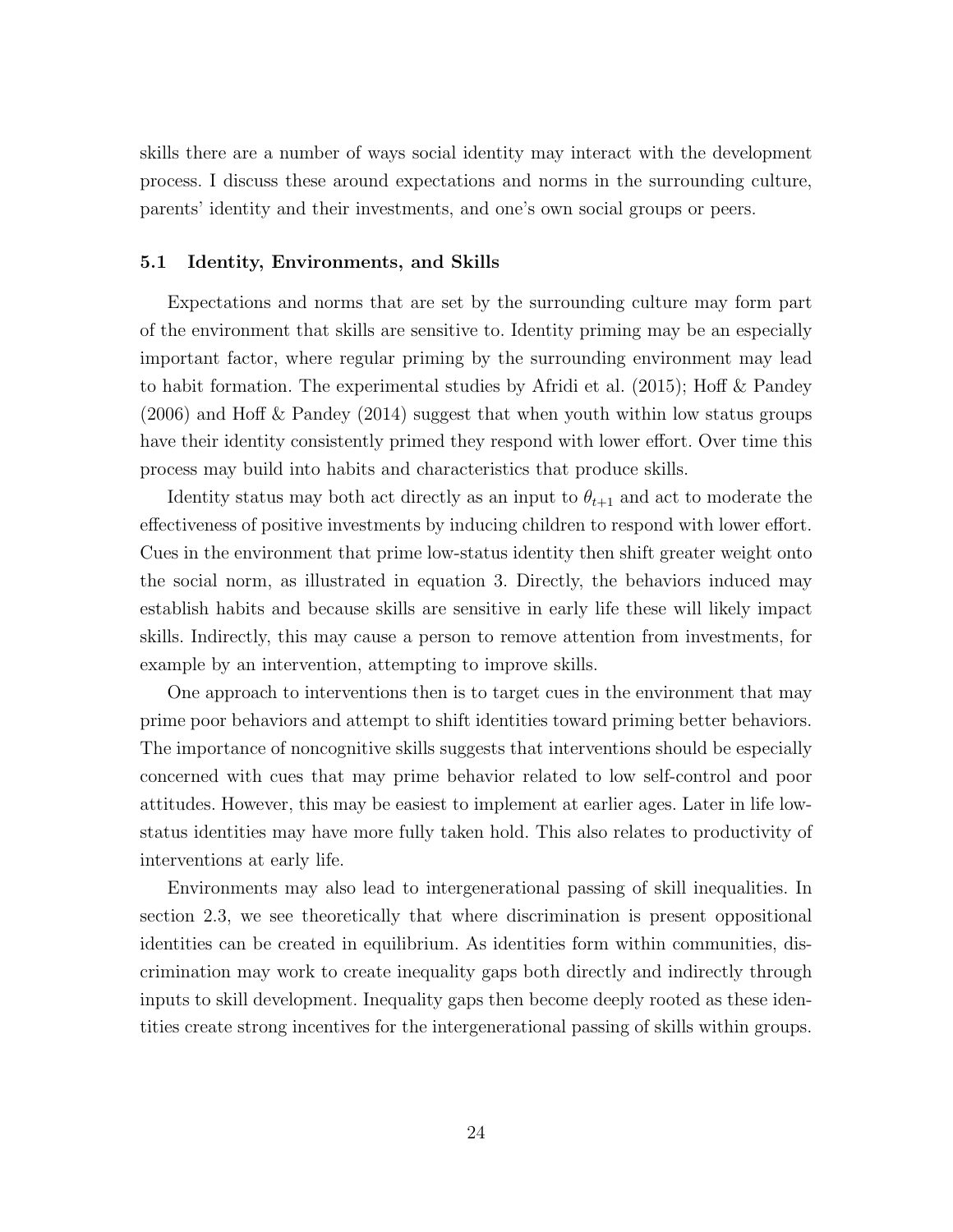### 5.2 Identity, Parents, and Skills

Parental skills form part of the model for skill production and parents are likely tied to the intergenerational passing of skills. In theory, parents may desire to impart certain traits or build up stock in a particular identity and place effort into building these identities in their children (Bénabou & Tirole, 2011; [Bisin et al., 2011\)](#page-29-1). Parents, then, may be induced to put in more or less effort into skill investments depending on their own identity investments. For example, if parental identity has formed around behaviors that correspond with important elements of skill, such as "to be hardworking," then their investments may translate to an ideal of self-control and patience.

Interventions on parents may change their investments as their educational norms change. The skill literature implies this will affect skills and thereby behaviors related to skills. One recent field experiment suggests that indeed parental attitudes and involvement are malleable and important. [Avvisati et al.](#page-28-10) [\(2014\)](#page-28-10) study a field experiment among Parisian middle schools that aimed to improve parental attitudes about their child's school and their ability to help their child learn. They find that parental involvement with their children increased along with the parents' attitude about the school itself. The children of treated parents experienced some improvement in test scores but, importantly, significant reductions in poor behaviors.

More work, however, is needed on the ability to shift parental investments and ideals on education and noncognitive skill building. To the extent parental choice to invest in their children interacts with their identity, intervention design will need to consider the specific identity structures in a given community, what gave rise to those identities, and how interventions can work with, not against, the parents identity. These considerations will likely be especially true where oppositional identities are present and any threats to identity may yield stiff counterreactions (Bénabou & Tirole, [2011\)](#page-28-4). Because of heterogeneity in identities across populations, interventions will need to tread carefully.

The identity literature does suggest some potential directions for interventions to work on an identity mechanism. When parents' educational norms are strong but information on the key timing of investments and type of investments is lacking, then educating parents on what works may act to prime their own-identity and increase their efforts by bringing their attention to these investments.

Alternatively, in section [3](#page-12-0) we see evidence that group influence is more likely to act on an identity mechanism when people can match into a group that is relevant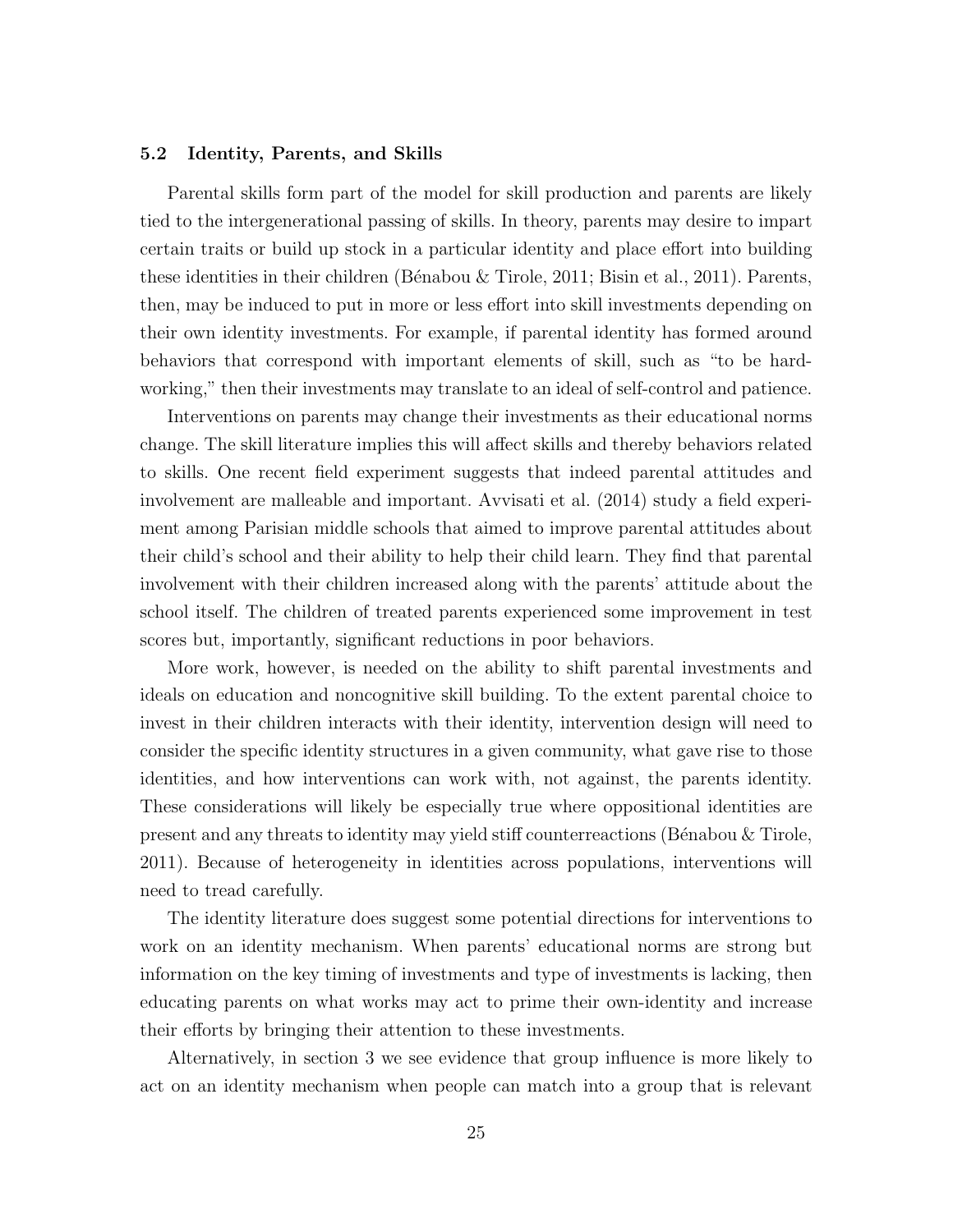to them. Thus, another direction is to match parents to parental peers along salient dimensions that may be relevant but where they can be exposed to higher investing parents. A similar story may also be relevant for parent-teacher matches. Importantly, however, further research needs to establish whether threats to parental identity hinder parental investments. In the case that they do, then a first step to improve parental investments may be to identify sources of identity threats and attempt to mitigate them.

#### 5.3 Identity, Peers, and Skills

A clear point from the identity economics literature is to clarify when and how groups bear influence on behavior. A clear point from the skill development literature is that skills are evolving during early life and adolescence. Thus, beyond the broader environment, or parents, one's peers may influence skill production through incentivizing behaviors that build skills or interact with other factors of production.

Particularly, this is likely of growing importance in adolescence. The psychological literature tells us that it is during this time children begin to seek some level of independence from parents and relationships outside of the home become increasingly important [\(Bagwell & Schmidt, 2013\)](#page-28-11). This leads to questions around the role of peer influence during sensitive periods of skill development.

In section [3.3,](#page-15-1) we saw network selection and behavior can be related and stronger group relevance, through stronger group identity, may then lead to a greater intensity of group effects. Consistent with this the peer effects literature finds peer influence during adolescence to be strong when from a highly relevant group. One hypothesis is that during childhood peer groups can be thought of as simply part of the environment that children are adaptable to, and policy can manipulate, but that during adolescence peer groups take on a social identity component based on relevant groups. At this time, the literature cannot tell us but we do know that as adolescents become sensitive to the social relations they are forming outside of the home, their noncognitive skills also remain sensitive.

This can have a long-term effect by contributing to the development of noncognitive skills. Recall that evidence of peer effects during adolescence on long-term outcomes is mixed; however, it appears that much stronger influence is generated by long-term friends [\(Patachini et al., 2016\)](#page-33-5). A multi-period identity model, such as that in Bénabou & Tirole  $(2011)$ , would be consistent with this finding. Identity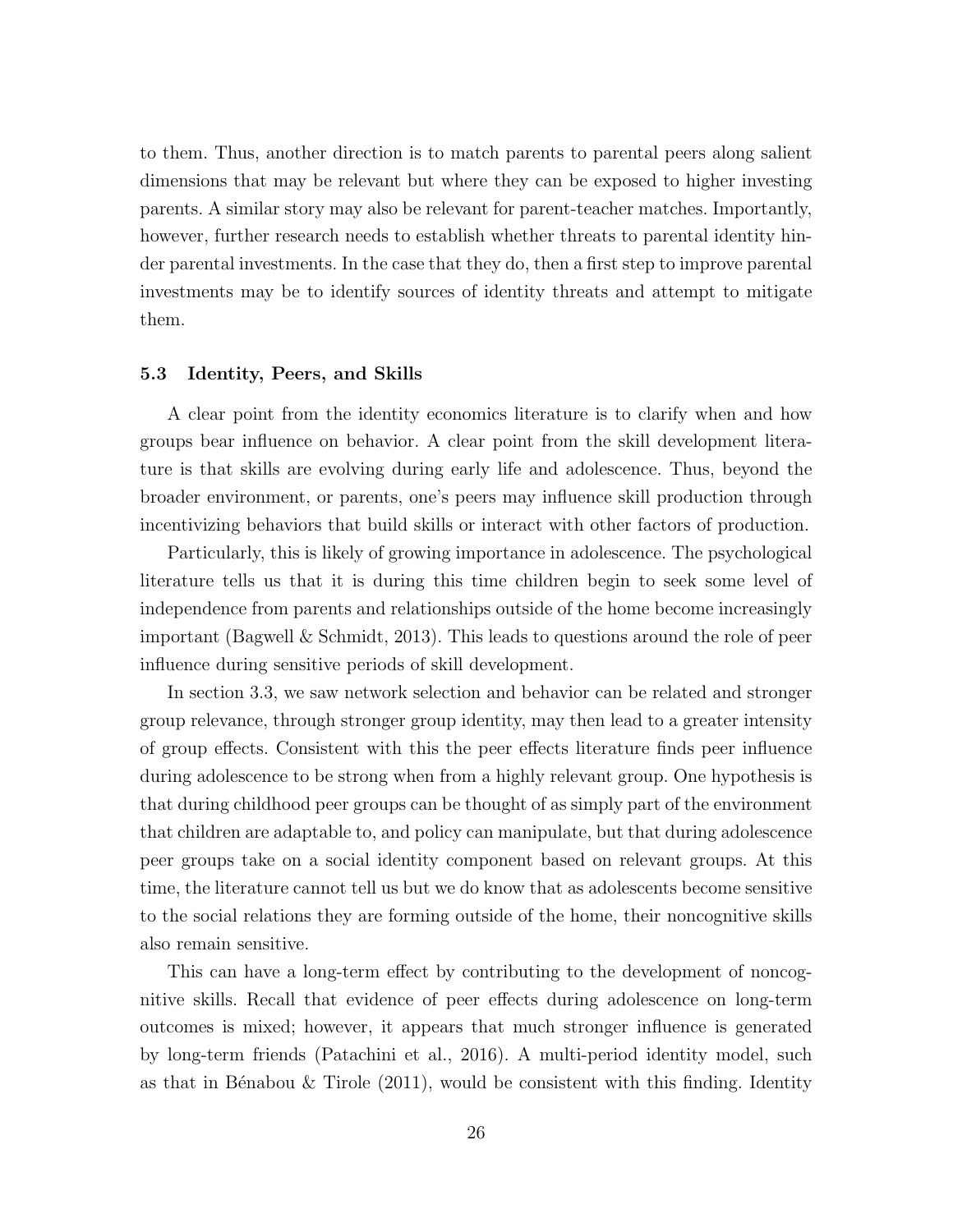stock builds over time. As norms become stronger, their influence persists into the future. Moreover, as norms become stronger, they become more easily primed by potential threats leading to greater tradeoffs between identity and attempts to shift peer groups, norms, and behavior. The mechanism for long-term effects that this survey suggests is that the identity building process in peer groups works through behaviors that continue to establish noncognitive skills; however, more work is needed to better understand this.

Further, what is not clear is whether adolescent period interventions targeting behaviors that may be entangled with group identities will face counterreactions from the groups to maintain cohesion. As an example, recall that in [Advani & Reich](#page-28-8) [\(2015\)](#page-28-8) benefits from social links increase as actions are shared across links. As social links become more important during adolescence, interventions where behaviors are poor may require greater tradeoffs. Future work will need to examine whether and how equilibriums in network choice, identity formation, and behavior can be shifted postchildhood.

Policy aimed at shifting investments into skill development through changing peer groups may be simpler to implement during early childhood when peers may form part of the environment. Long-term exposure to the transmission of social identity inside and outside the family may make it difficult to integrate into different groups with alternative identities. This may explain some of the reduction in treatment effects as age at intervention rises. During adolescence shifting skill investments through shifting peer groups may require working around developing social identities.

In the case of a high school, for example, shifting a set of students out and another in may generate very different effects from school to school, depending on the structure of groups and identities. The overall set of school peers may not negatively influence the new students, but if they cannot match into meaningful groups, then positive peer influence may not be generated either. In the worst case, attempts to engineer the social network may threaten group identities and create stronger between group divides.

These are underexplored questions in the economic literature. For adolescent interventions especially, they suggest policies aiming to improve educational outcomes may need to consider both the identity structure amongst peers in-place at a school, how these lead to heterogeneous outcomes, and involving the parents, before changing the composition of the school.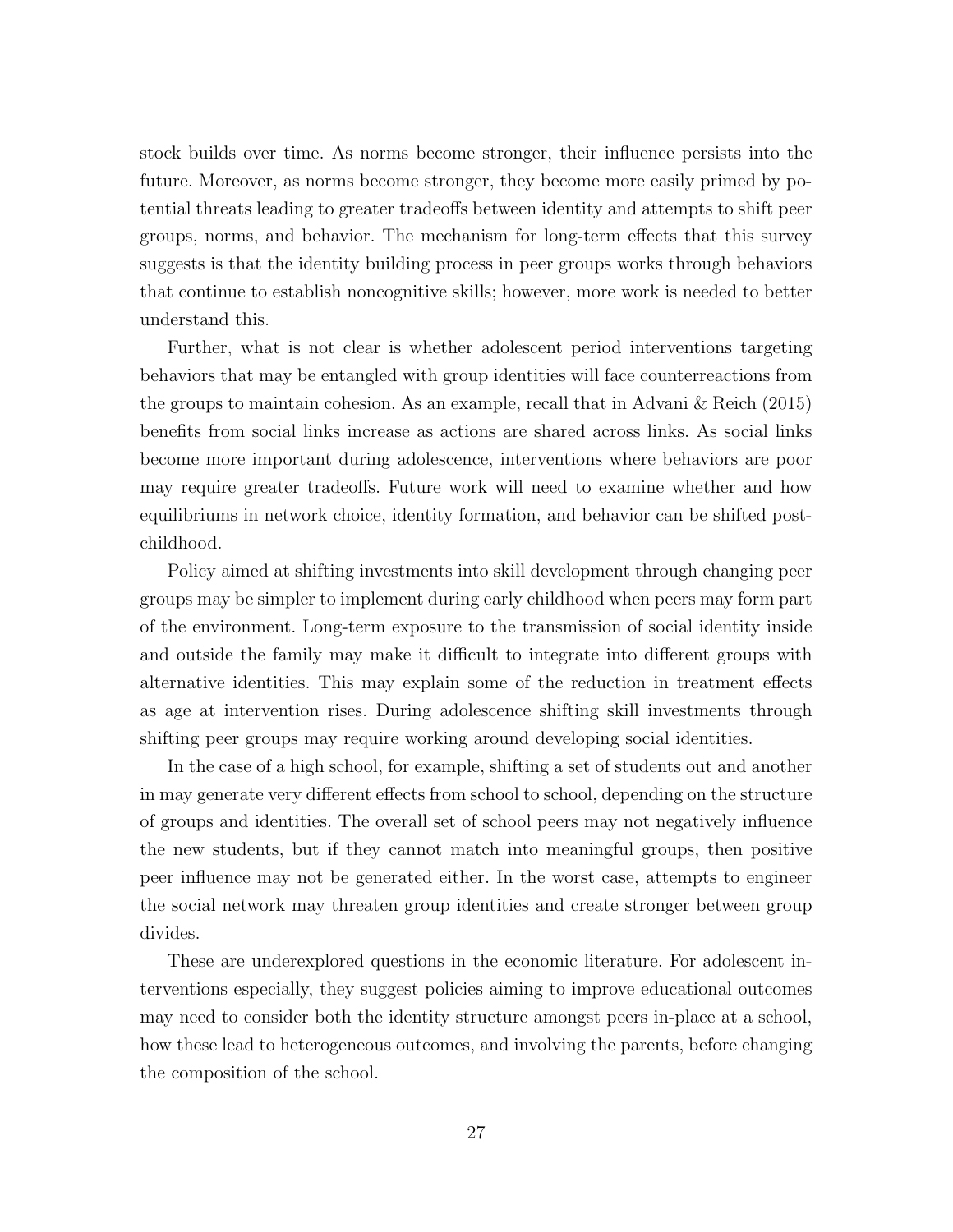### 6 Conclusion

In this review, I examine the literature in identity economics and then apply lessons from it to the literature on peer influence and skill development. Continued research on skill development around the role of social identity has the potential to support the design of policies and interventions that can reduce inequality gaps. Missing the information this broad set of literature provides will increase the likelihood of missing important mechanisms that contribute to long-term human development and success.

Social identity research indicates that a person's social categories and prescribed ideals for behavior can strongly influence their behavior separate from individual tastes. How social identities form then is important to the evolution of social incentives over-time. Greater investments into a shared social identity in the past generates stronger internalization of the group ideals and through this stronger group effects. To be effective, intervention and policy efforts will need to carefully consider the history and structure of social identities among target populations, especially when oppositional identities may have formed.

Skill development occurs over multiple life stages and during childhood and adolescence is sensitive to investments and environments. For example, rather than simply being born with high levels of self-control or positive attitudes these characteristics can be shaped, at least to some extent. Parental transmission of ideal traits to their children forms one potential channel whereby identity formation in children may impact skills. This may lead children to be more or less willing to invest effort that over-time builds noncognitive, socio-emotional traits such as self-control. Moreover, prevailing identities within a culture, neighborhood, etc. may motivate or demotivate parental investments into skills.

Moving into adolescence, social groups outside of the home take on new found importance potentially forming another source of influence norms and behaviors related to noncognitive skill development. Subsequently, prolonged exposure to social incentives for behavior contributes to skills that once set continue to impact a person's decisions in the long-term. Thus, continuing to build our understanding of the social processes that shape skills will better support efforts to prevent poor skill trajectories.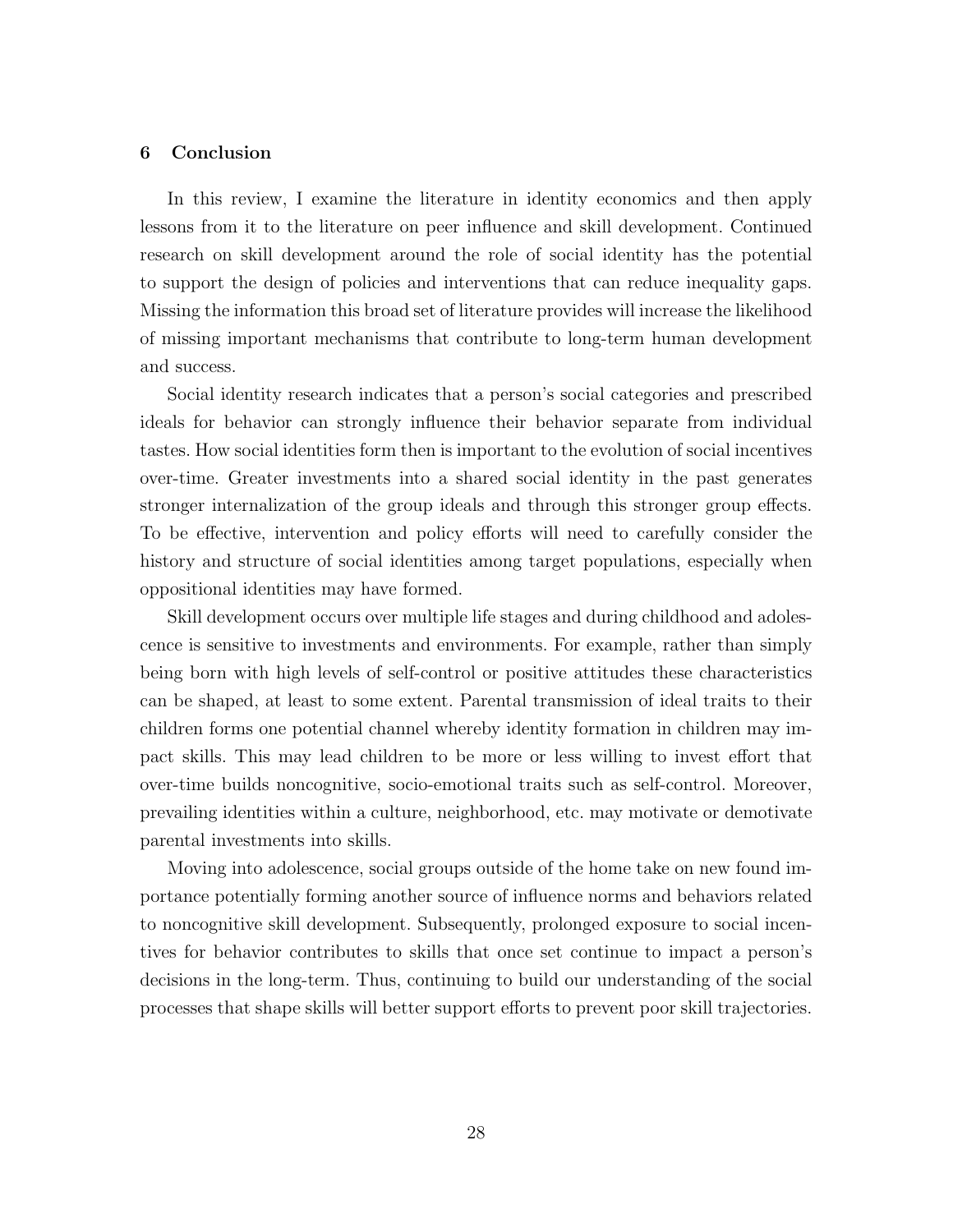# References

- <span id="page-28-7"></span>Advani, A. & Malde, B. (2018). Credibly identifying social effects: Accounting for network formation and measurement error. Journal of Economic Surveys.
- <span id="page-28-8"></span>Advani, A. & Reich, B. (2015). Melting pot or salad bowl: The formation of heterogeneous communities. No. W15/30. IFS Working Papers.
- <span id="page-28-2"></span>Afridi, F., Li, S. X., & Ren, Y. (2015). Social identity and inequality: The impact of china's hukou system. Journal of Public Economics, 123(2), 17–29.
- <span id="page-28-5"></span>Ajilore, O. (2015). Identifying peer effects using spatial analysis: The role of peers on risky sexual behavior. Review of Economics of the Household, 13(3), 635–652.
- <span id="page-28-0"></span>Akerlof, G. & Kranton, R. (2000). Economics and identity. The Quarterly Journal of Economics, 115(3), 715–753.
- <span id="page-28-1"></span>Akerlof, G. & Kranton, R. (2002). Identity and schooling: some lessons for the economics of education. *Journal of Economic Literature*,  $40(4)$ .
- <span id="page-28-6"></span>Anelli, M. & Peri, G. (2016). The effects of high school peers' gender on college major, college performance and income. The Economic Journal.
- <span id="page-28-9"></span>Avvisati, F., Besbas, B., & Guyon, N. (2011). Parental involvement in school: A literature review. Revue déconomie poltique,  $120(5)$ ,  $759-778$ .
- <span id="page-28-10"></span>Avvisati, F., Gurgand, M., Guyon, N., & Maurin, E. (2014). Getting parents involved: A field experiment in deprived schools. The Review of Economic Studies, 81(1), 57–83.
- <span id="page-28-11"></span>Bagwell, C. & Schmidt, M. (2013). Friendships in Childhood and Adolescence. Guilford Press.
- <span id="page-28-3"></span>Battu, H., Mwale, M., & Zenou, Y. (2007). Oppositional identities and the labor market. Journal of Population Economics, 20(3), 643–667.
- <span id="page-28-4"></span>Bénabou, R. & Tirole, J. (2011). Identity, morals, and taboos: Beliefs as assets. The Quarterly Journal of Economics, 126(2), 805–855.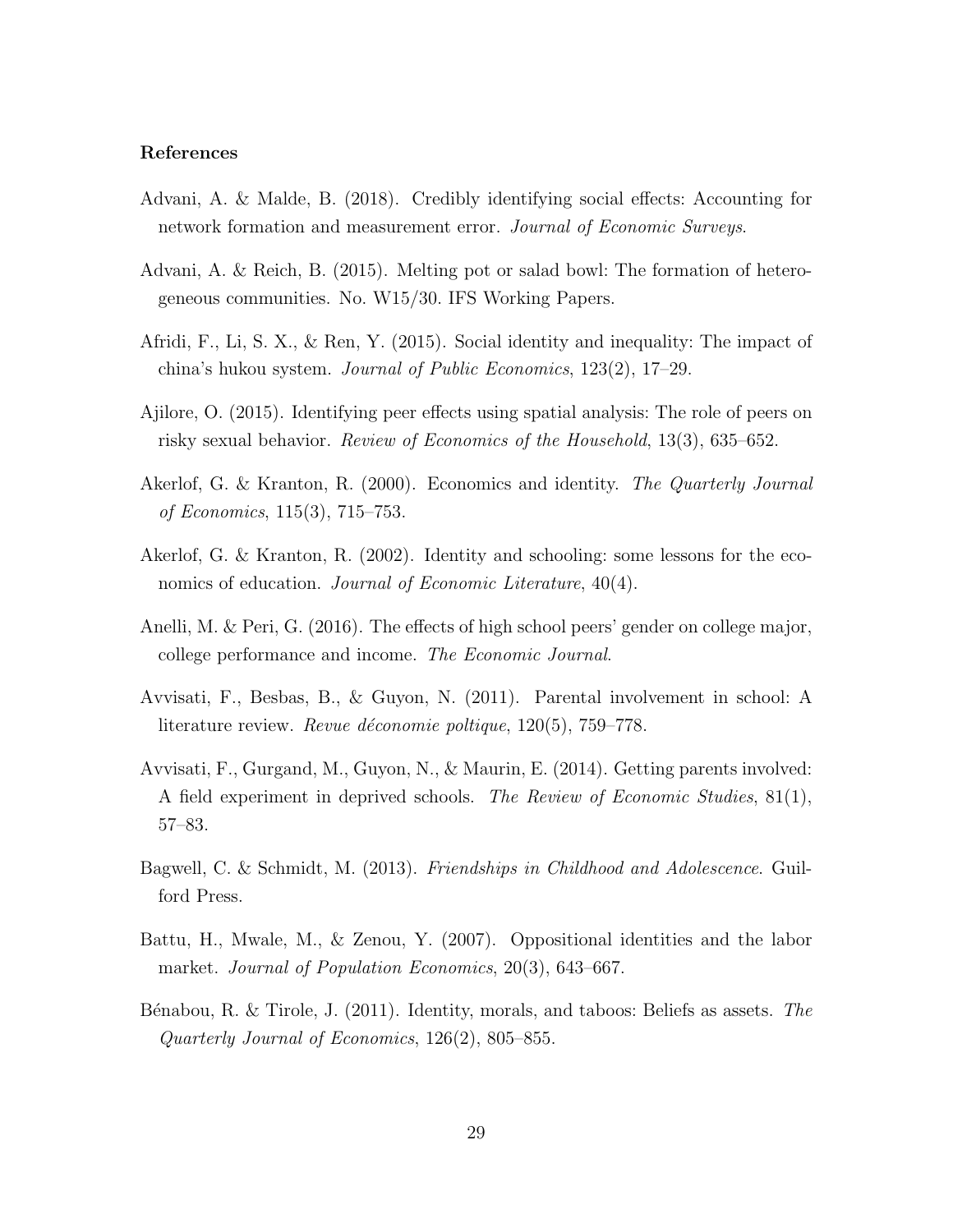- <span id="page-29-0"></span>Benjamin, D. J., Choi, J. J., & Strickland, A. J. (2010). Social identity and preferences. American Economic Review, 100(4).
- <span id="page-29-3"></span>Bifulco, R., Fletcher, J., Oh, S. J., & Ross, S. (2014). Do high school peers have persistent effects on college attainment and other life outcomes? Labour Economics, 29, 83–90.
- <span id="page-29-1"></span>Bisin, A., Patacchini, E., Verdier, T., & Zenou, Y. (2011). Formation and persistence of oppositional identities. European Economic Review, 55(8).
- <span id="page-29-4"></span>Black, S., Devereux, P., & Salvanes, K. (2013). Under pressure? the effect of peers on outcomes of young adults. Journal of Labor Economics, 31(1), 119–153.
- <span id="page-29-5"></span>Blume, L. E., Brock, W. A., & Durlauf, S. N. (2015). Linear social interactions models. Journal of Political Economy, (2), 444–496.
- <span id="page-29-9"></span>Boca, D. D., Flinn, C., & Wiswall, M. (2014). Household choices and child development. The Review of Economic Studies, 81(1), 137–185.
- <span id="page-29-8"></span>Bono, E. D., Francesconi, M., Kelly, Y., & Sacker, A. (2016). Early maternal time investment and early child outcomes. The Economic Journal, 126(596).
- <span id="page-29-2"></span>Calvó-Armengol, A., Patacchini, E., & Zenou, Y. (2009). Peer effects and social networks in education. The Review of Economic Studies, 76(4), 1239–1267.
- <span id="page-29-6"></span>Chen, R. & Chen, Y. (2011). The potential of social identity for equilibrium selection. American Economic Review, (pp. 2562–2589).
- <span id="page-29-7"></span>Chen, Y. & Li, S. X. (2009). Group identity and social preferences. American Economic Review, 99(1), 431–457.
- <span id="page-29-11"></span>Chetty, R. & Hendren, N. (2015). The impacts of neighborhoods on intergenerational mobility: Childhood exposure effects and county-level estimates. Harvard University and NBER.
- <span id="page-29-10"></span>Chetty, R., Hendren, N., & Katz, L. F. (2016). The effects of exposure to better neighborhoods on children: New evidence from the moving to opportunity experiment. American Economic Review, 106(4), 855–902.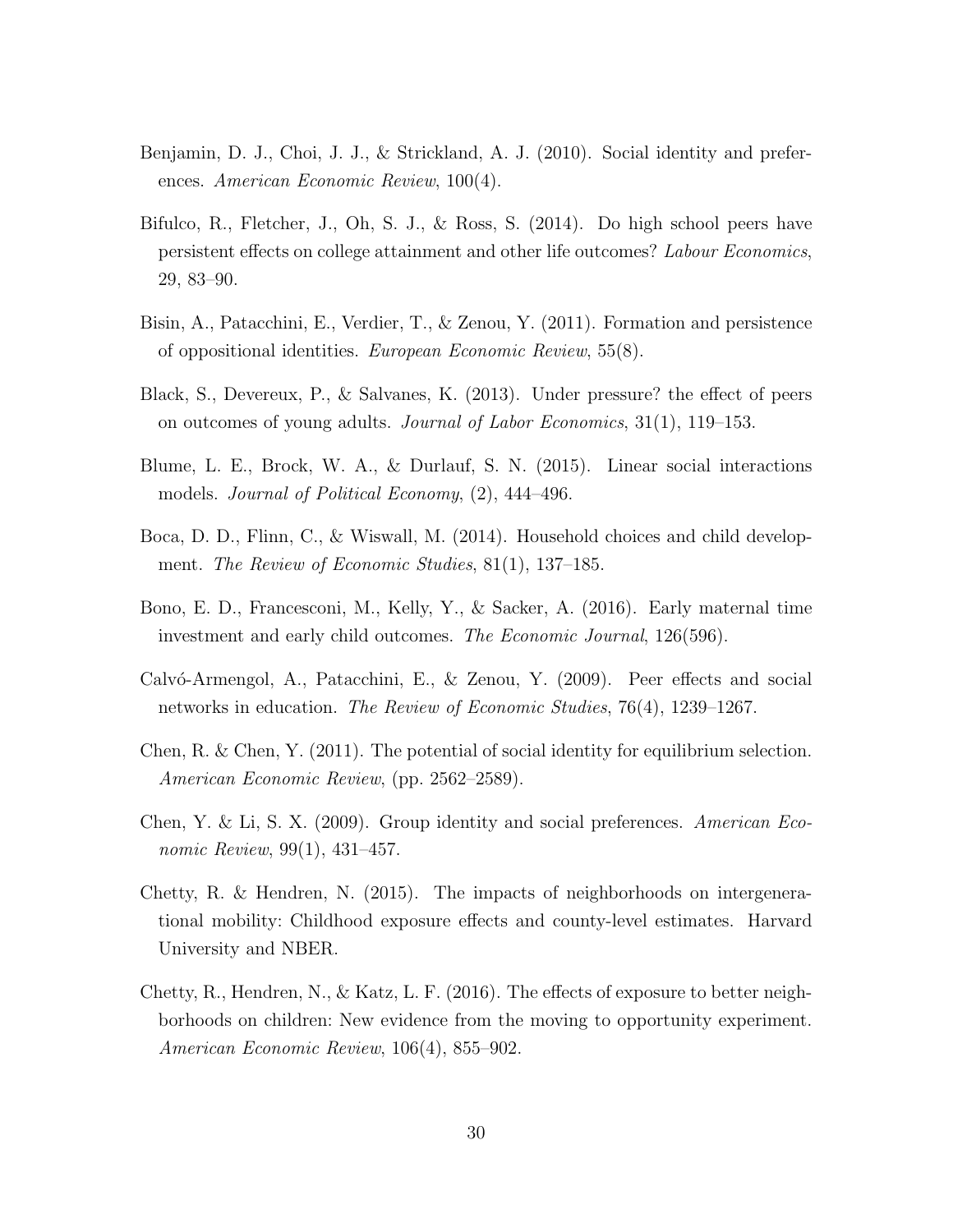- <span id="page-30-0"></span>Costa-Font, J. & Cowell, F. (2014). Social identity and redistributive preferences: a survey. Journal of Economic Surveys.
- <span id="page-30-2"></span>Costa-Font, J. & Jofre-Bonet, M. (2013). Anorexia, body image and peer effects: evidence from a sample of european women. *Economica*, 80(317), 44–64.
- <span id="page-30-10"></span>Cunha, F. & Heckman, J. (2008). Formulating, identifying and estimating the technology of cognitive and noncognitive skill formation. Journal of Human Resources, 43(4), 738–782.
- <span id="page-30-11"></span>Cunha, F., Heckman, J., & Schennach, S. M. (2010). Estimating the technology of cognitive and noncognitive skill formation. Econometrica, 78(3), 883.
- <span id="page-30-4"></span>Darity, W. A., Mason, P. L., & Stewart, J. B. (2006). The economics of identity: the origin and persistence of racial identity norms. Journal of Economic Behavior  $\mathcal B$ Organization, 60(3), 283–305.
- <span id="page-30-9"></span>Deming, D. (2017). The growing importance of social skills in the labor market. The Quarterly Journal of Economics, 132(4), 1593–1640.
- <span id="page-30-7"></span>Epple, D. & Romano, R. E. (2011). Chapter 20 - peer effects in education: A survey of the theory and evidence. volume 1 of Handbook of Social Economics (pp. 1053 – 1163). North-Holland.
- <span id="page-30-6"></span>Fletcher, J. & Ross, S. (2018). Estimating the effects of friends on health behaviors of adolescents. Health Economics.
- <span id="page-30-5"></span>Fortin, B. & Yazbeck, M. (2015). Peer effects, fast food consumption and adolescent weight gain. *Journal of Health Economics*,  $42(42)$ ,  $125-138$ .
- <span id="page-30-3"></span>Fryer, R. G. & Torelli, P. (2010). An empirical analysis of 'acting white'. Journal of Public Economics, 94(5), 380–396.
- <span id="page-30-1"></span>Geerling, W., Magee, G. B., & Brooks, R. (2015). Cooperation, defection and resistance in nazi germany. Explorations in Economic History.
- <span id="page-30-8"></span>Gioia, F. (2017). Peer effects on risk behaviour: The importance of group identity. Experimental Economics, 20(1), 100–129.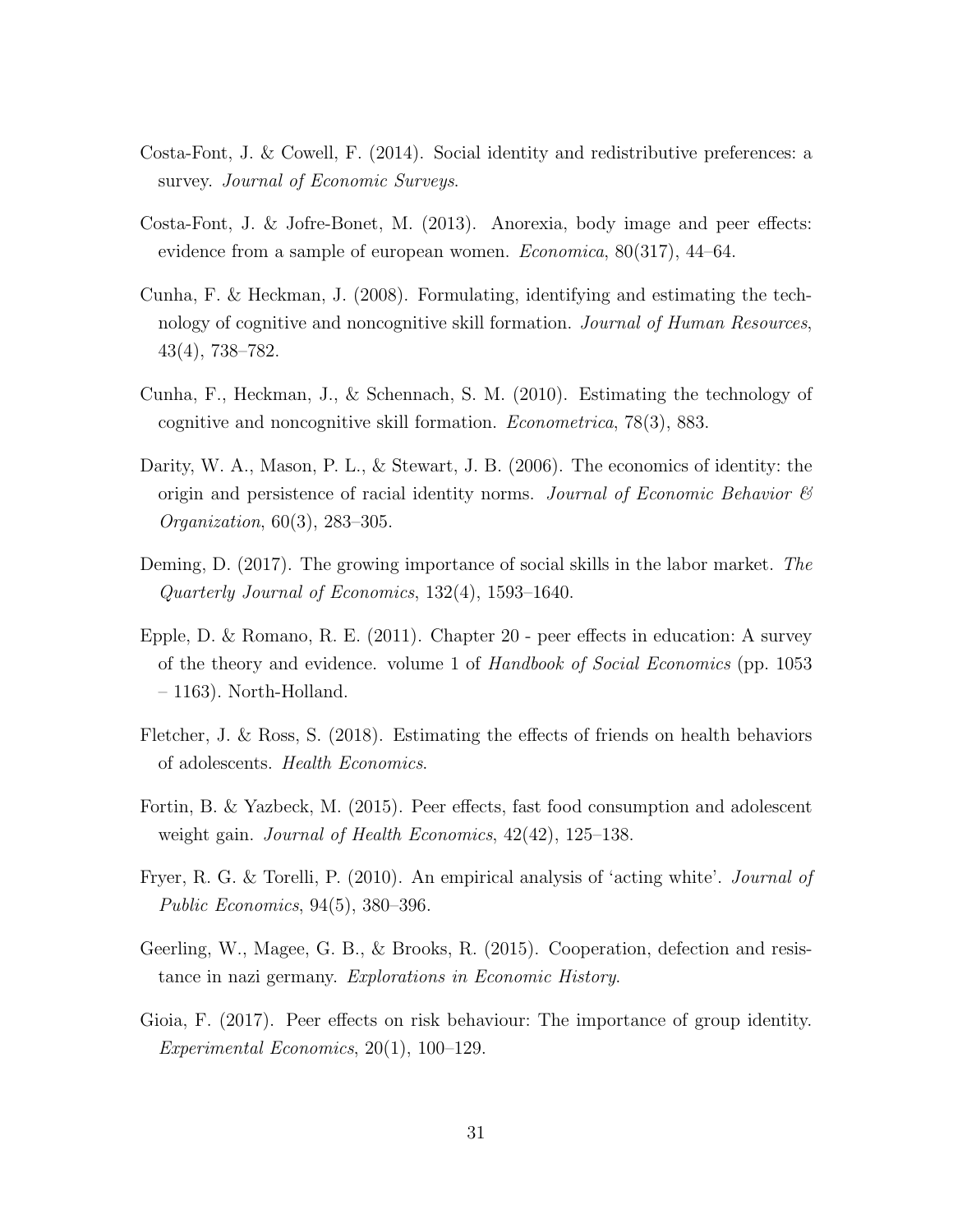- <span id="page-31-5"></span>Goette, L., Huffman, D., & Meier, S. (2012). The impact of social ties on group interactions: Evidence from minimal groups and randomly assigned real groups. American Economics Journal: Microeconomics, 4(1), 101–115.
- <span id="page-31-3"></span>Goldsmith-Pinkham, P. & Imbens, G. W. (2013). Social networks and the identification of peer effects. Journal of Business & Economic Statistics, 31(3), 253–264.
- <span id="page-31-4"></span>Goyal, S., Hernádez, P., Martínez-Cánvasz, G., Moisan, F., Muñoz-Herrera, M., & Sánchez, A. (2018). Integration and diversity. Cambridge-INET Working Paper Series No:2017/08.
- <span id="page-31-2"></span>Hanming, F. & Loury, G. C. (2005). "dysfunctional identities" can be rational. American Economic Review, 95(2), 104–111.
- <span id="page-31-9"></span>Heckman, J. (2008). Schools, skills, and synapses. *Economic Inquiry*, 46(3), 289–324.
- <span id="page-31-8"></span>Heckman, J. & Kautz, T. (2012). Hard evidence on soft skills. *Labour Economics*, 19(4), 451 – 464. European Association of Labour Economists 23rd annual conference, Paphos, Cyprus, 22-24th September 2011.
- <span id="page-31-6"></span>Heckman, J. & Kautz, T. (2014). Fostering and measuring skills: Interventions that improve character and cognition. In The Myth of Achievement Tests: The GED and the Role of Character in American Life (pp. 341–430). Chicago, IL: University of Chicago Press.
- <span id="page-31-7"></span>Heckman, J. & Mosso, S. (2014). The economics of human development and social mobility. Annual Review of Economics, 6(1), 689–733.
- <span id="page-31-10"></span>Heckman, J., Pinto, R., & Savelyev, P. (2013). Understanding the mechanisms through which an influential early childhood program boosted adult outcomes. The American Economic Review, 103(6), 2052–2086.
- <span id="page-31-0"></span>Hetschko, C., Knabe, A., & Schöb, R. (2014). Changing identity: Retiring from unemployment. The Economic Journal, 124(575), 149–166.
- <span id="page-31-11"></span>Hoeschler, P., Balestra, S., & Backes-Gellner, U. (2018). The development of noncognitive skills in adolescence. Economic Letters, 163, 40–45.
- <span id="page-31-1"></span>Hoff, K. & Pandey, P. (2006). Discrimination, social identity, and durable inequalities. American Economic Review, 96(2), 206–211.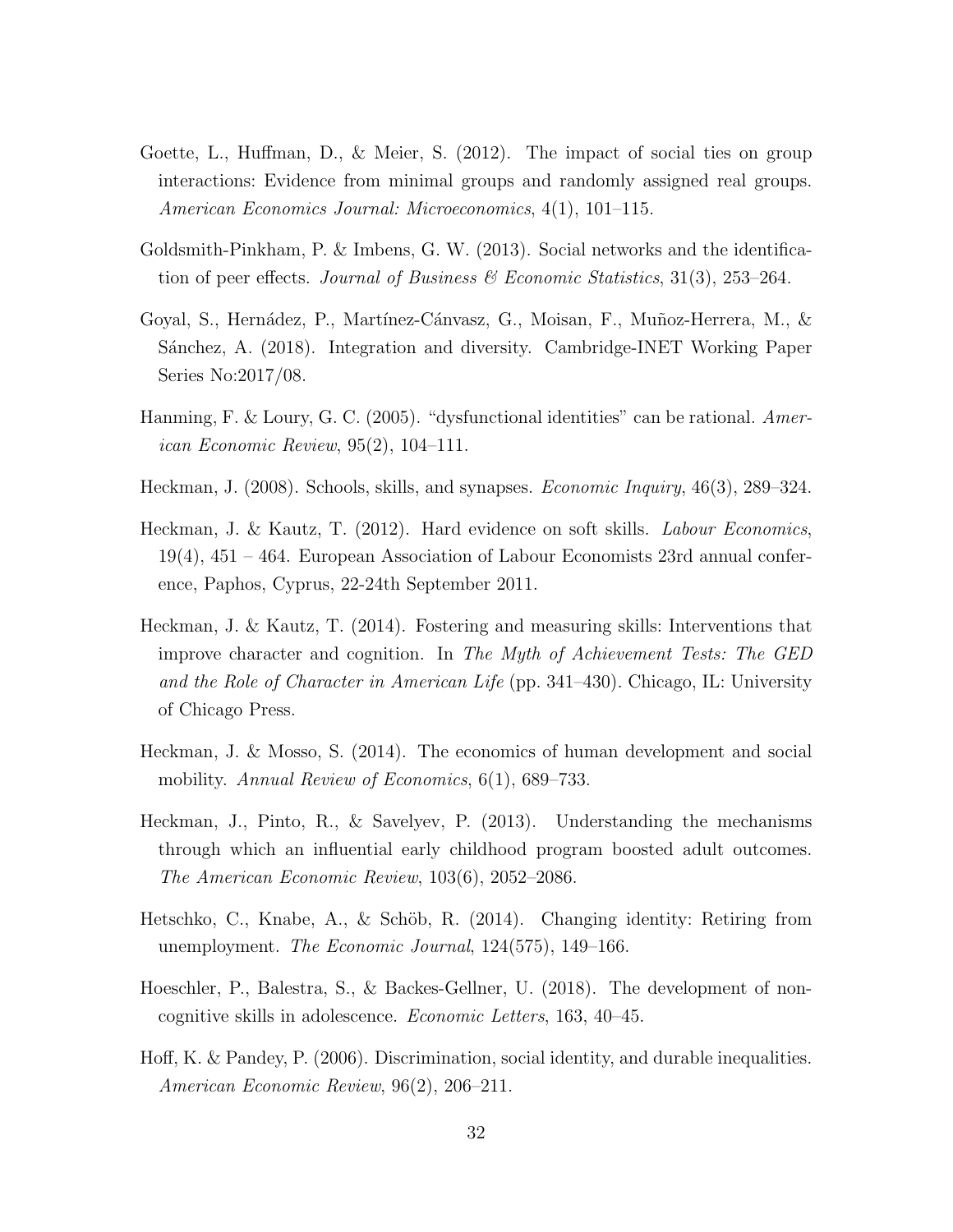- <span id="page-32-1"></span>Hoff, K. & Pandey, P. (2014). Making up people - the effect of identity on performance in a modernizing society. Journal of Development Economics, 106, 118–131.
- <span id="page-32-7"></span>Hsieh, C.-S. & Lee, L. (2016). A social interactions model with endogenous friendship formation and selectivity. Journal of Applied Econometrics, 31(2), 301–319.
- <span id="page-32-0"></span>Humlum, M. K., Kleinjans, K. J., & Nielsen, H. S. (2012). An economic analysis of identity and career choice. Economic Inquiry, 50(1).
- <span id="page-32-10"></span>Jackson, C. K. (2012). Non-Cognitive Ability, Test Scores, and Teacher Quality: Evidence from 9th Grade Teachers in North Carolina. Working Paper 18624, National Bureau of Economic Research.
- <span id="page-32-9"></span>Kato, T. & Shu, P. (2016). Competition and social identity in the workplace: Evidence from a chinese textile firm. Journal of Economic Behavior & Organization, 131(Part A),  $37 - 50$ .
- <span id="page-32-11"></span>Kautz, T. & Zanoni, W. (2014). Measuring and fostering non-cognitive skills in adolescence: Evidence from chicago public schools and the onegoal program. University of Chicago.
- <span id="page-32-8"></span>Klor, E. F. & Shayo, M. (2010). Social identity and preferences over redistribution. Journal of Public Economics, 94(3), 269–278.
- <span id="page-32-3"></span>Koch, A., Nafziger, J., & Nielsen, H. S. (2015). Behavioral economics of education. Journal of Economic Behavior & Organization, 115, 3–17.
- <span id="page-32-2"></span>Kranton, R. (2016). Where do social distinctions and norms come from? American Economic Review, 106(5), 405–409.
- <span id="page-32-4"></span>Kranton, R., Pease, M., Sanders, S., & Huettel, S. (2016). Groupy and non-groupy behavior: Deconstructing bias in social preferences. Working Paper, Duke University.
- <span id="page-32-5"></span>Kranton, R. & Sanders, S. (2017). Groupy vs. non-groupy social preferences: Personality, region, and political party. Forthcoming in the AER Papers and Proceedings.
- <span id="page-32-6"></span>Lin, X. (2010). Identifying peer effects in student academic achievement by spatial autoregressive models with group unobservables. Journal of Labor Economics, 28(4), 825–860.